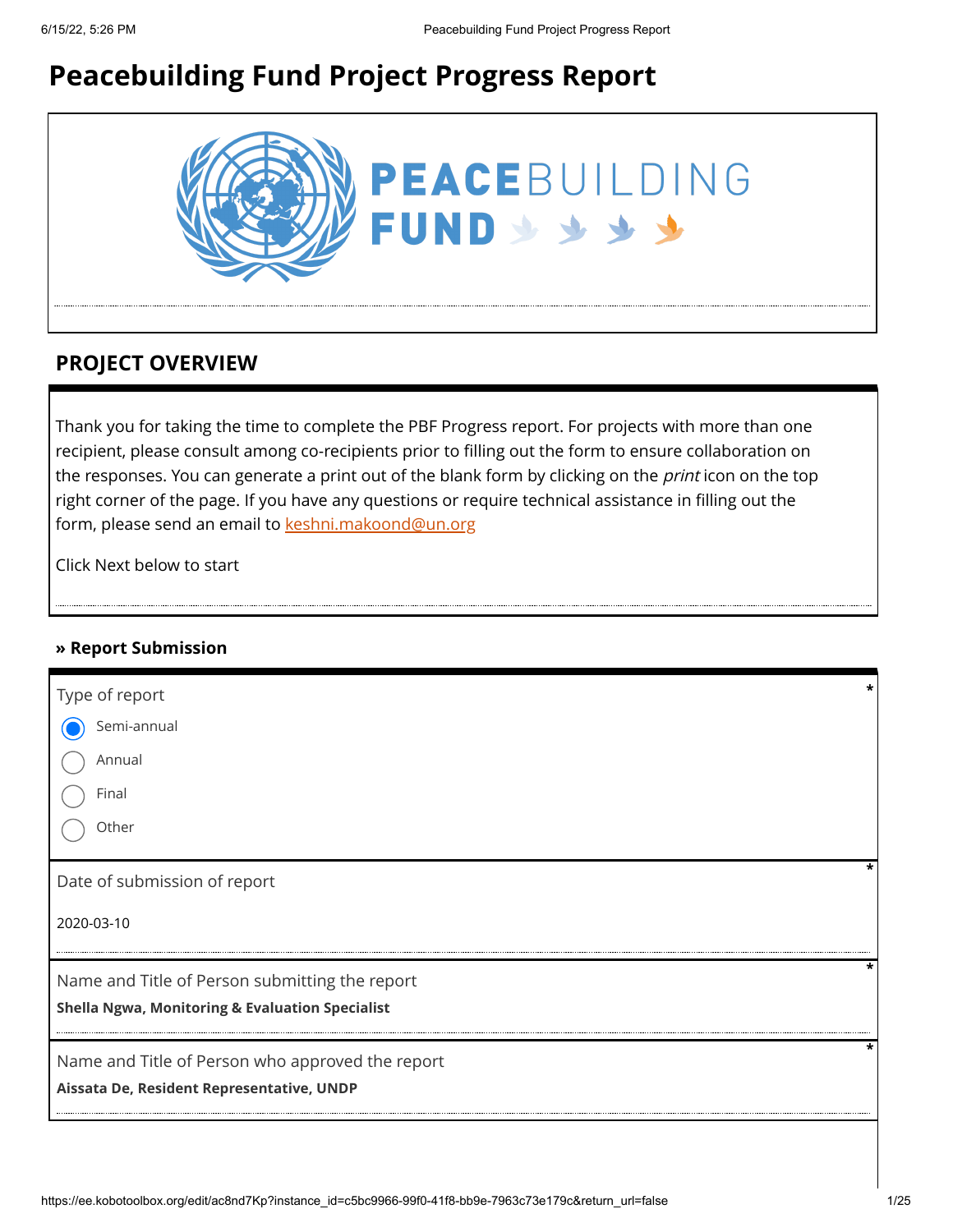| Have all fund recipients for this project contributed to the report?                                                                                                             | $\star$ |
|----------------------------------------------------------------------------------------------------------------------------------------------------------------------------------|---------|
| yes                                                                                                                                                                              |         |
| no                                                                                                                                                                               |         |
| Did PBF Secretariat review the report?                                                                                                                                           |         |
| If there is no PBF secretariat in country, please select "Not applicable". If there is a PBF secretariat, you should normally ensure that they<br>have an opportunity to review. |         |
| yes                                                                                                                                                                              |         |
| no                                                                                                                                                                               |         |
| Not Applicable                                                                                                                                                                   |         |

### **» Project Information and Geographical Scope**

| Is this a cross-border project?                                           |                           |                                 | * |  |
|---------------------------------------------------------------------------|---------------------------|---------------------------------|---|--|
| no<br>yes                                                                 |                           |                                 |   |  |
| Please select the geographical region in which the project is implemented |                           |                                 |   |  |
| Asia and the Pacific                                                      | Central & Southern Africa | East Africa                     |   |  |
| Europe and Central Asia                                                   | Global                    | Latin America and the Carribean |   |  |
| Middle East and North Africa                                              | West Africa               |                                 |   |  |
| Country of project implementation                                         |                           |                                 | * |  |
| Benin                                                                     | Burkina Faso              | Cote D'Ivoire                   |   |  |
| Gambia                                                                    | Guinea                    | Guinea-Bissau                   |   |  |
| Liberia                                                                   | Mali                      | Mauritania                      |   |  |
| Niger                                                                     | Nigeria                   | Senegal                         |   |  |
| Sierra Leone                                                              | Togo                      | Other, Specify                  |   |  |
|                                                                           |                           |                                 |   |  |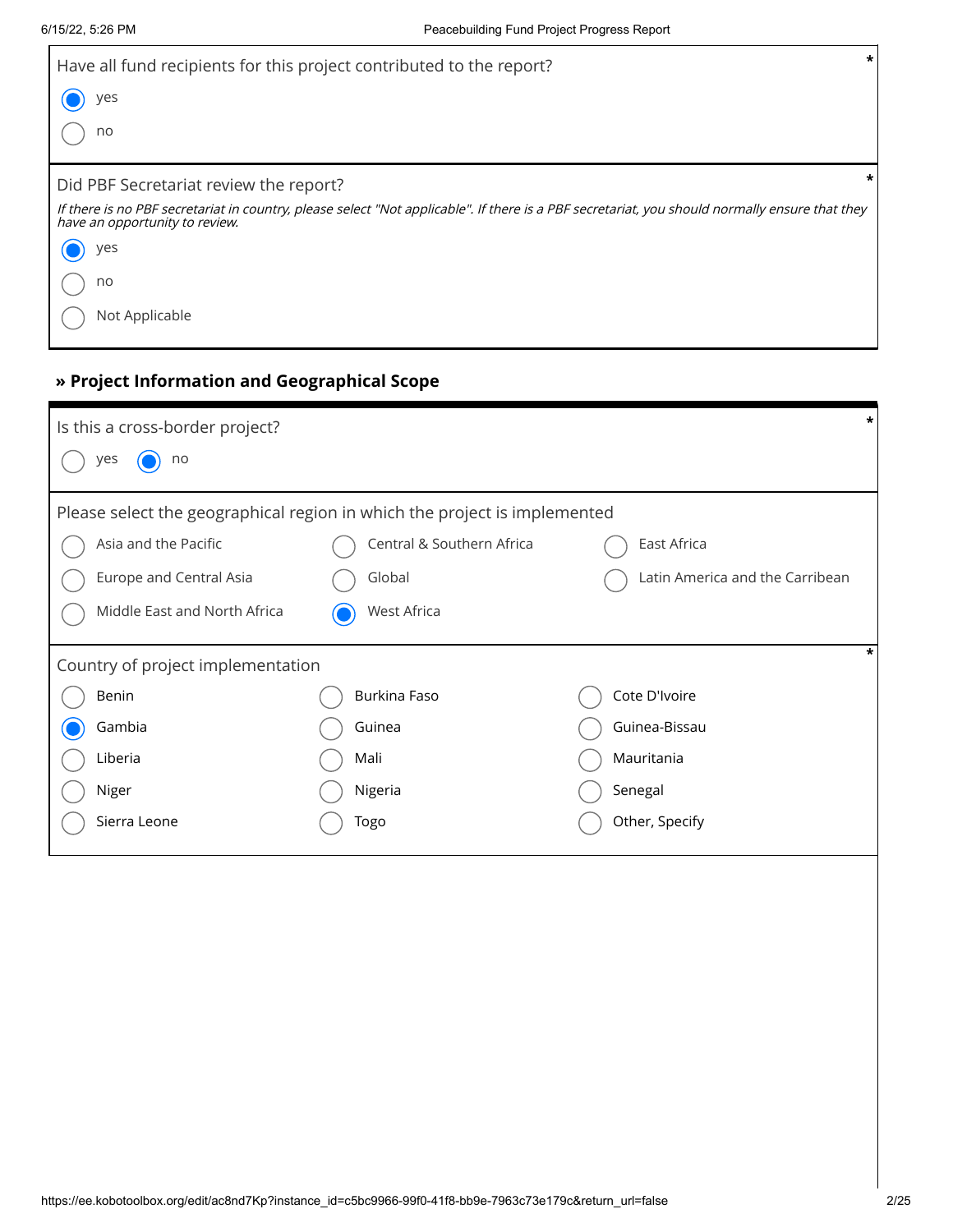| Project Title                                                                                                                                                               | * |
|-----------------------------------------------------------------------------------------------------------------------------------------------------------------------------|---|
| 00113367: Addressing conflict over land and natural resources                                                                                                               |   |
| 00130106: Promoting peace and social cohesion through provision of mental health services and psychosocial well-<br>being of SGBV survivors in The Gambia                   |   |
| 00120496: Strengthening Community Access to Justice, Community Policing and Effective SGBV Response                                                                         |   |
| 00119440: Strengthening community coping mechanisms against risks of climate induced conflicts and to minimize<br>gender related vulnerabilities and tensions in The Gambia |   |
| 00119603: Strengthening inclusive citizen engagement for more accountable governance in The Gambia                                                                          |   |
| 00113472: Strengthening sustainable and holistic reintegration of returnees in the Gambia                                                                                   |   |
| 00129530: Support to the implementation and monitoring of the Truth, Reconciliation and Reparations Commission<br>(TRRC) recommendations in The Gambia                      |   |
| 00124863: Young women and men as stakeholders in ensuring peaceful democratic processes and advocates for the<br>prevention of violence and hate speech                     |   |
| Other, Specify                                                                                                                                                              |   |
| Project Start Date<br>2020-03-10                                                                                                                                            |   |
| Project end Date                                                                                                                                                            |   |
|                                                                                                                                                                             |   |
| 2022-09-09                                                                                                                                                                  |   |
| Has this project received an extension?                                                                                                                                     | * |
| YES, Cost Extension                                                                                                                                                         |   |
| YES, No Cost Extension                                                                                                                                                      |   |
| YES, Both Cost and No Cost extensions                                                                                                                                       |   |
| NO, No Extensions                                                                                                                                                           |   |
| Will this project be requesting an extension?                                                                                                                               |   |
| YES, Cost Extension                                                                                                                                                         |   |
| YES, No Cost Extension                                                                                                                                                      |   |
| YES, Both Cost and No Cost extensions                                                                                                                                       |   |
| NO, No Extensions                                                                                                                                                           |   |
| Is funding disbursed either into a national or regional trust fund                                                                                                          |   |
| yes                                                                                                                                                                         |   |

# **Recipients**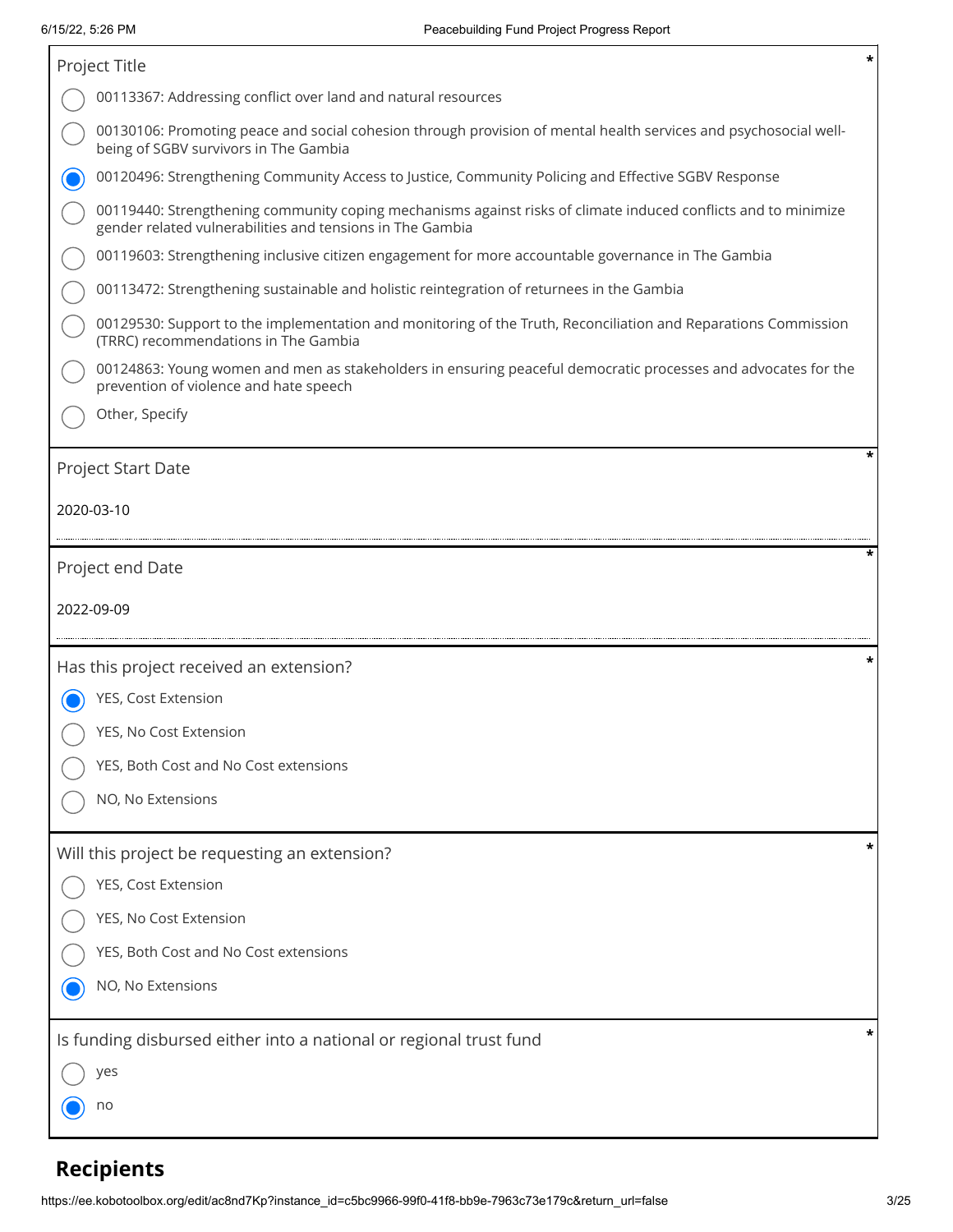|               | *<br>Is the lead recipient a UN agency or a non UN entity?                                        |
|---------------|---------------------------------------------------------------------------------------------------|
| UN entity     |                                                                                                   |
| Non-UN Entity |                                                                                                   |
|               | *<br>Please select the lead recipient                                                             |
|               | UNDP: United Nations Development Programme<br>IOM: International Organization for Migration       |
|               | UNICEF: United Nations Children's Fund                                                            |
|               | OHCHR: Office of the United Nations High Commissioner for Human Rights                            |
|               | UNWOMEN: United Nations Entity for Gender Equality and the Empowerment of Women                   |
|               | UNHCR: United Nations High Commissioner for Refugees<br>UNFPA: United Nations Population Fund     |
|               | FAO: Food and Agriculture Organization<br>WFP: World Food Programme                               |
|               | <b>UNHABITAT: United Nations Human Settlements Programme</b>                                      |
|               | UNESCO: United Nations Educational, Scientific and Cultural Organization                          |
|               | ILO: International Labour Organization<br><b>UNEP: United Nations Environment Programme</b>       |
|               | WHO: World Health Organization<br>PAHO/WHO                                                        |
|               | UNCDF: United Nations Capital Development Fund<br>UNODC: United Nations Office on Drugs and Crime |
|               | UNOPS: United Nations Office for Project Services                                                 |
|               | ITC: International Trade Centre<br>UNIDO: United Nations Industrial Development Organization      |
| <b>UNDPO</b>  | Other, Specify                                                                                    |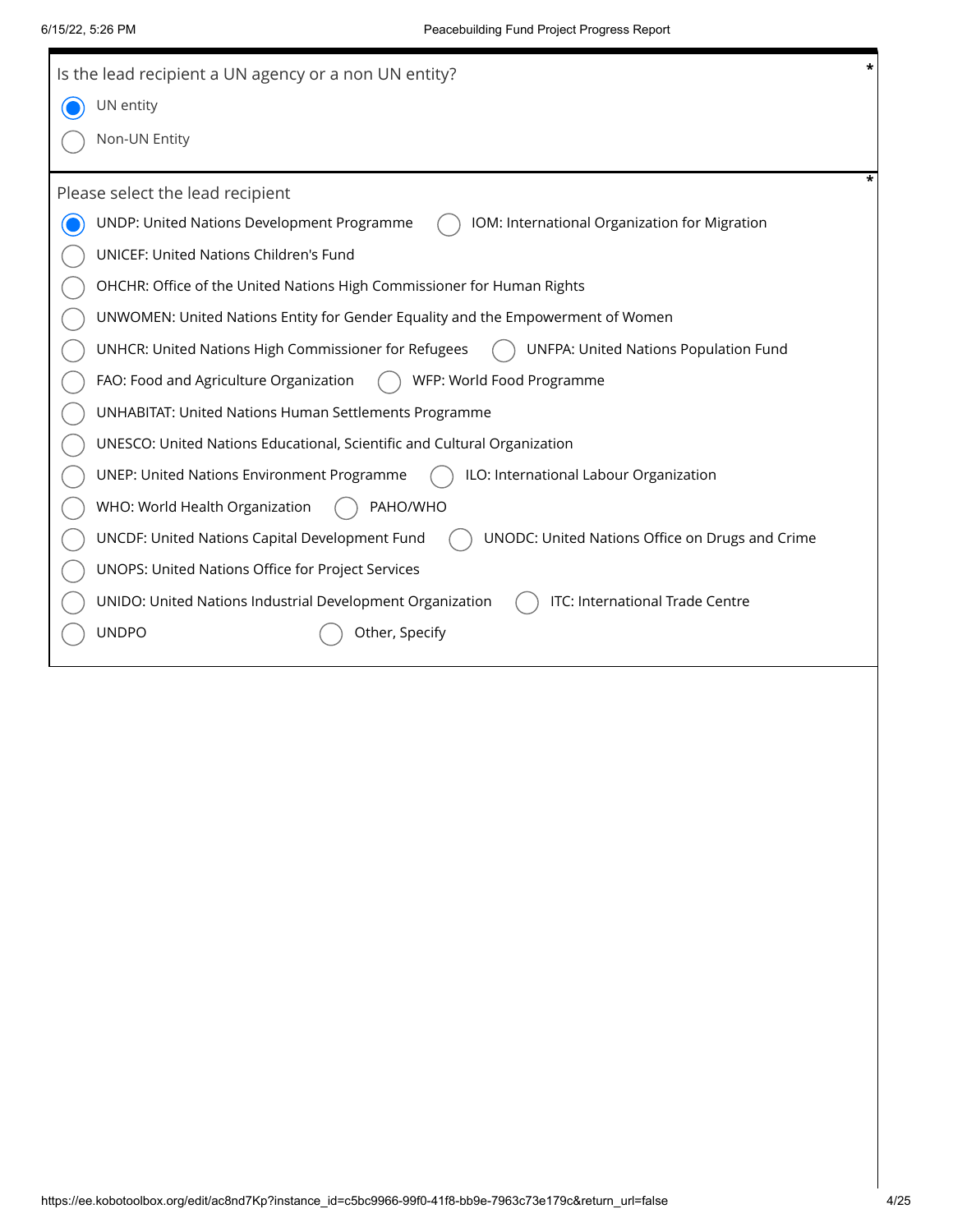| $\star$<br>Are there other recipients for this project?                                                  |
|----------------------------------------------------------------------------------------------------------|
| No other recipients                                                                                      |
| Yes, other UN recipients only                                                                            |
| Yes, other non-UN recipients only                                                                        |
| Yes, both UN and non-UN recipients                                                                       |
| Please select other UN recipients recipients                                                             |
| UNDP: United Nations Development Programme<br>IOM: International Organization for Migration              |
| UNICEF: United Nations Children's Fund                                                                   |
| OHCHR: Office of the United Nations High Commissioner for Human Rights                                   |
| UNWOMEN: United Nations Entity for Gender Equality and the Empowerment of Women                          |
| <b>UNFPA: United Nations Population Fund</b><br>UNHCR: United Nations High Commissioner for Refugees     |
| FAO: Food and Agriculture Organization<br>WFP: World Food Programme                                      |
| <b>UNHABITAT: United Nations Human Settlements Programme</b>                                             |
| UNESCO: United Nations Educational, Scientific and Cultural Organization                                 |
| ILO: International Labour Organization<br><b>UNEP: United Nations Environment Programme</b>              |
| PAHO/WHO<br>WHO: World Health Organization                                                               |
| <b>UNCDF: United Nations Capital Development Fund</b><br>UNODC: United Nations Office on Drugs and Crime |
| UNOPS: United Nations Office for Project Services                                                        |
| ITC: International Trade Centre<br>UNIDO: United Nations Industrial Development Organization             |
| UN Department of Peace Operations<br>Other, Specify                                                      |

# **Financial Reporting**

#### **» Delivery by Recipient**

**Please enter the total amounts in US dollars allocated to each recipient organization**

**Please enter the original budget amount, amount transferred to date and estimated expenditure by recipient.**

Please make sure you enter the correct amount. All values should be entered in **US Dollars**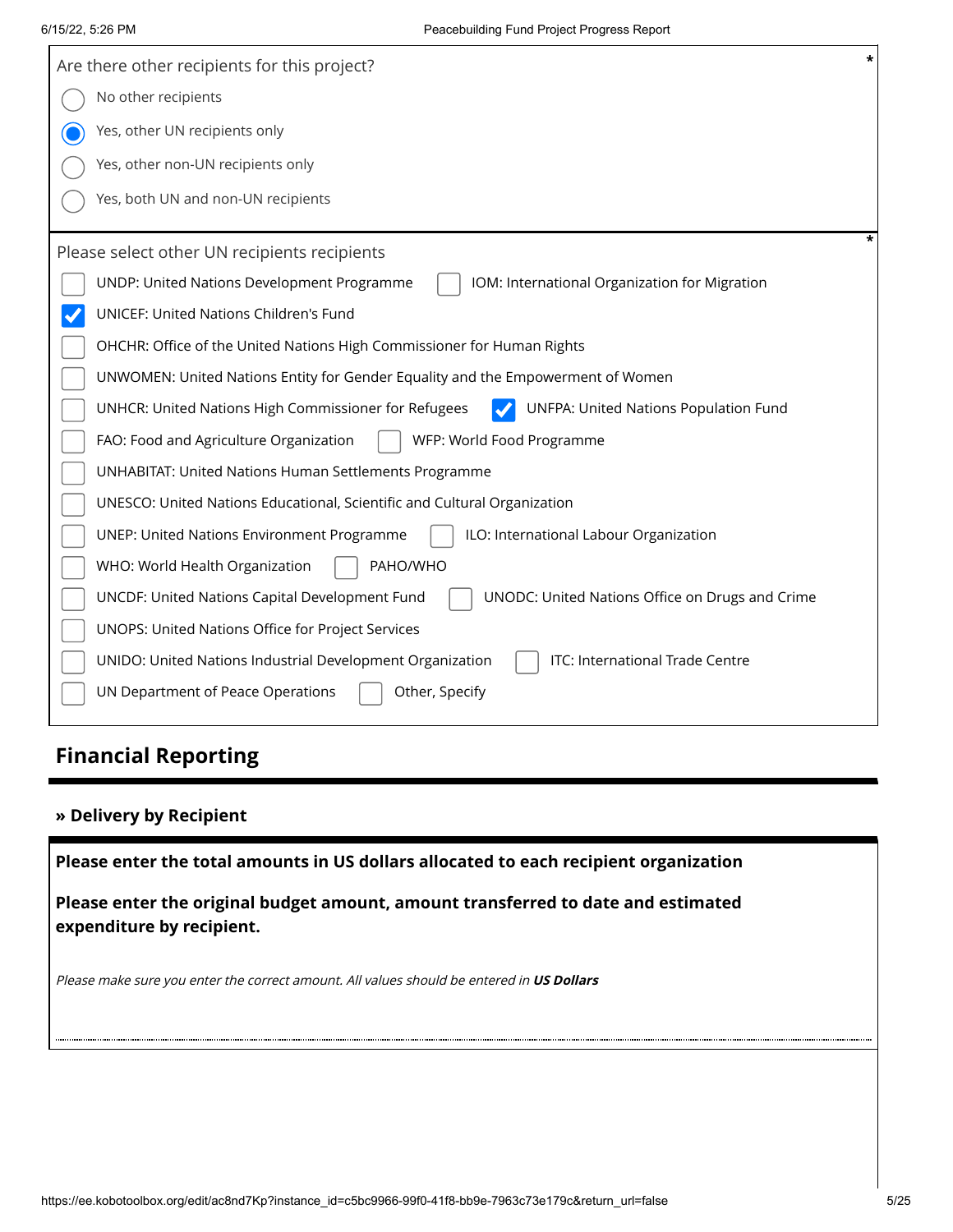6/15/22, 5:26 PM Peacebuilding Fund Project Progress Report

| <b>Recipients</b><br><b>UNDP:</b><br><b>United</b>                                    | <b>Total Project</b><br><b>Budget</b><br>(in US \$)<br>Please enter the total<br>budget as is in the wide<br>project document in US<br>Dollars<br>*<br>905080.9 | <b>Transfers to</b><br>date<br>(in US \$)<br>Please enter the total<br>amount transferred to<br>each recipient to date in<br>US Dollars<br>*<br>905080.9 | <b>Expenditure</b><br>to date<br>(in US \$)<br>Please enter the<br><i>Approximate amount</i><br>spent to date in US<br>dollars<br>806655.14 | Implementati<br>on rate as a<br>percentage of<br>total budget<br>(calculated automatically)<br>89.13% |
|---------------------------------------------------------------------------------------|-----------------------------------------------------------------------------------------------------------------------------------------------------------------|----------------------------------------------------------------------------------------------------------------------------------------------------------|---------------------------------------------------------------------------------------------------------------------------------------------|-------------------------------------------------------------------------------------------------------|
| <b>Nations</b><br><b>Developmen</b><br>t<br>Programme                                 | *                                                                                                                                                               | *                                                                                                                                                        | *                                                                                                                                           |                                                                                                       |
| <b>UNICEF:</b><br><b>United</b><br><b>Nations</b><br><b>Children's</b><br><b>Fund</b> | 294972.25                                                                                                                                                       | 2949472.25                                                                                                                                               | 219791.77                                                                                                                                   | 74.51 %                                                                                               |
| <b>UNFPA:</b><br><b>United</b><br><b>Nations</b><br><b>Population</b><br><b>Fund</b>  | *<br>449935                                                                                                                                                     | *<br>449935                                                                                                                                              | *<br>381957.9                                                                                                                               | 84.89%                                                                                                |
| <b>TOTAL</b>                                                                          | 1649988.15                                                                                                                                                      | 4304488.15                                                                                                                                               | 1408404.81                                                                                                                                  | 85.3<br>6%                                                                                            |
|                                                                                       |                                                                                                                                                                 |                                                                                                                                                          |                                                                                                                                             |                                                                                                       |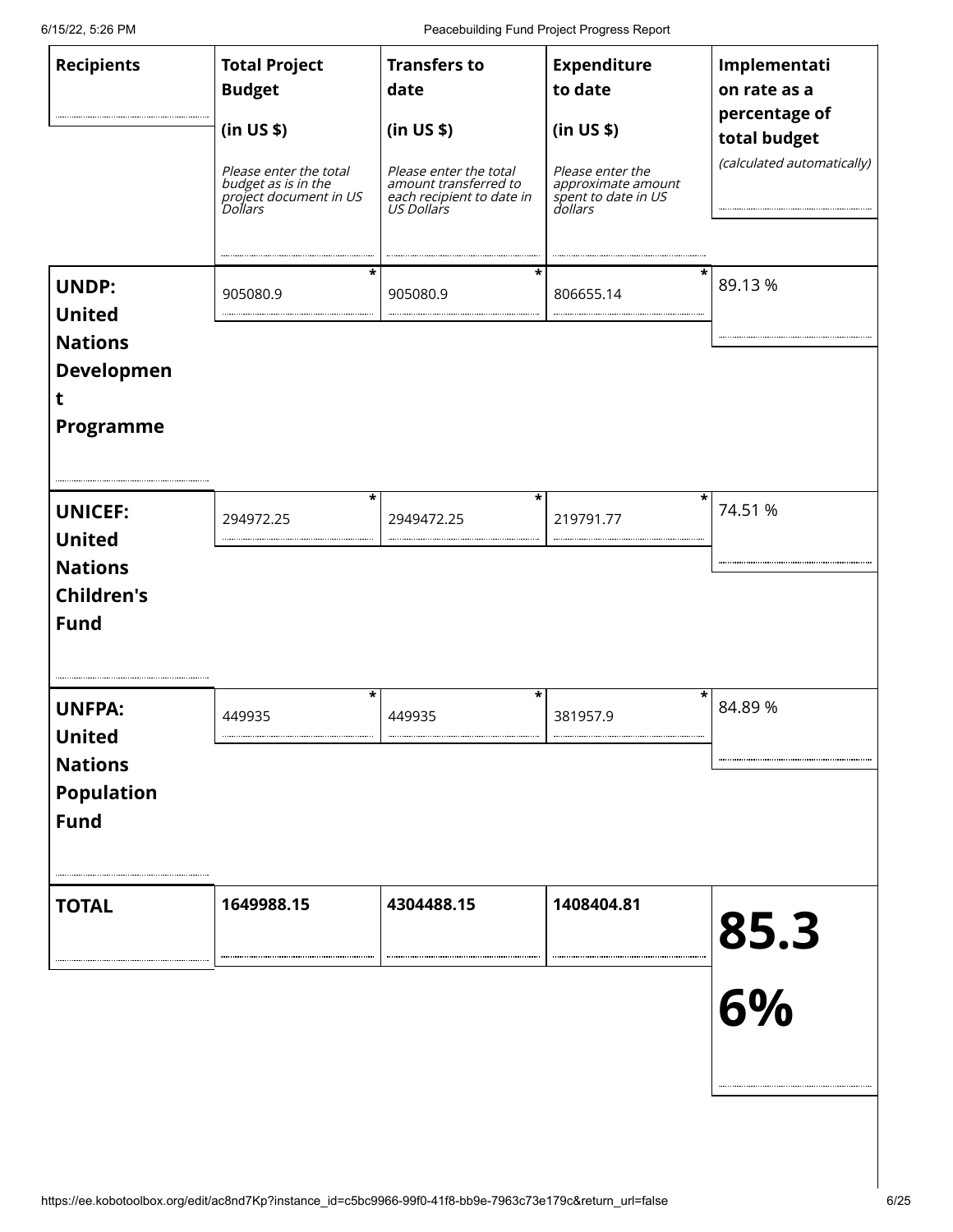Г

| *<br>The approximate implementation rate as percentage of total project budget based on the values<br>entered in the above matrix is 85.36%. Can you confirm that this is correct?                                        |
|---------------------------------------------------------------------------------------------------------------------------------------------------------------------------------------------------------------------------|
| Incorrect<br>Correct                                                                                                                                                                                                      |
| » Gender-responsive Budgeting                                                                                                                                                                                             |
| Indicate what <b>percentage (%)</b> of the budget contributes to gender equality or women's<br>empowerment (GEWE)?                                                                                                        |
| 36                                                                                                                                                                                                                        |
| The dollar amount of the budget contributing to Gender Equality and Women's Empowerment (GEWE)<br>based on percentage entered above and total project budget is US \$ 593995.73. Can you confirm<br>that this is correct? |
| Incorrect<br>Correct                                                                                                                                                                                                      |
| Amount expended to date on efforts contributiong to gender equality or women's empowerment is<br><b>US \$507025.73.</b> Is this correct?                                                                                  |
| Correct<br>Incorrect                                                                                                                                                                                                      |
| *<br>If it is incorrect, please enter the <i>expenditure to date</i> on GEWE in US dollars                                                                                                                                |
| 144595                                                                                                                                                                                                                    |
| ATTACH PROJECT EXCEL BUDGET SHOWING CURRENT APPROXIMATE EXPENDITURE.<br>The templates for the budget are available here                                                                                                   |
| Quarterly PBF Rule of Law budget expenses - 14.6.2022-22_55_45.xlsx                                                                                                                                                       |

# **Project Markers**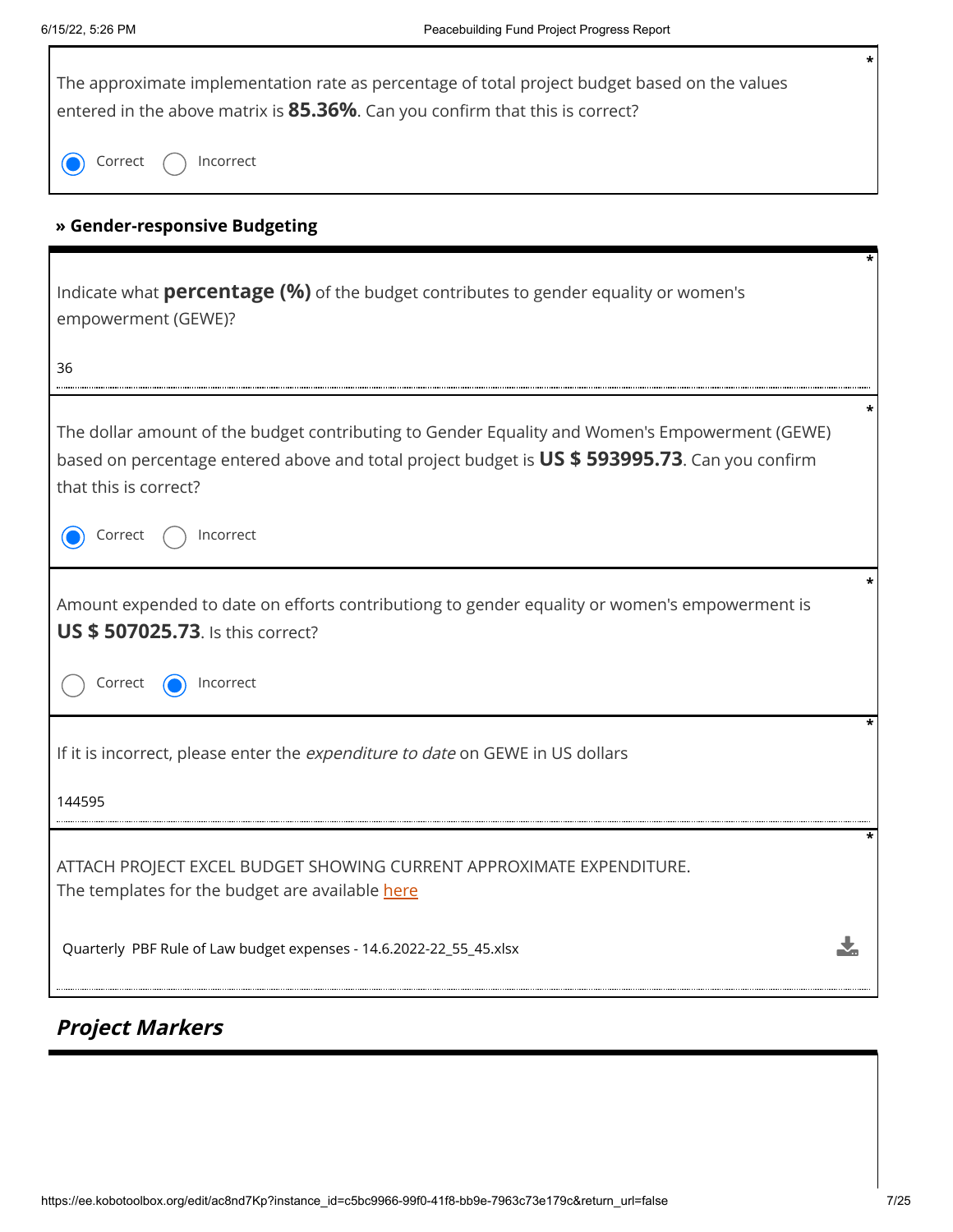| Please select the Gender Marker Associated with this project                                                                                                                       |  |
|------------------------------------------------------------------------------------------------------------------------------------------------------------------------------------|--|
| Score 1 for projects that contribute in some way to gender equality, but not significantly (less than 30% of the total<br>budget for GEWE)                                         |  |
| Score 2 for projects that have gender equality as a significant objective and allocate between 30 and 79% of the total<br>project budget to GEWE                                   |  |
| Score 3 for projects that have gender equality as a principal objective and allocate at least 80% of the total project<br>budget to Gender Equality and Women's Empowerment (GEWE) |  |
| Please select the Risk Marker Associated with this project                                                                                                                         |  |
| Risk marker 0 = low risk to achieving outcomes                                                                                                                                     |  |
| Risk marker 1 = medium risk to achieving outcomes                                                                                                                                  |  |
| Risk marker 2 = high risk to achieving outcomes                                                                                                                                    |  |
| Please select the PBF Focus Area associated with this project                                                                                                                      |  |
| (1.1) Security Sector Reform                                                                                                                                                       |  |
| (1.2) Rule of Law                                                                                                                                                                  |  |
| (1.3) Demobilisation, Disarmament and Reintegration                                                                                                                                |  |
| (1.4) Political Dialogue                                                                                                                                                           |  |
| (2.1) National reconciliation                                                                                                                                                      |  |
| (2.2) Democratic Governance                                                                                                                                                        |  |
| (2.3) Conflict prevention/management                                                                                                                                               |  |
| (3.1) Employment                                                                                                                                                                   |  |
| (3.2) Equitable access to social services                                                                                                                                          |  |
| (4.1) Strengthening of essential national state capacity                                                                                                                           |  |
| (4.2) Extension of state authority/Local Administration                                                                                                                            |  |
| (4.3) Governance of peacebuilding resources (including PBF Secretariats)                                                                                                           |  |
| Is the project part of one or more PBF priority windows?                                                                                                                           |  |
| Select all that apply<br>Gender promotion initiative                                                                                                                               |  |
| Youth promotion initiative                                                                                                                                                         |  |
| Transition from UN or regional peacekeeping or special political missions                                                                                                          |  |
| Cross-border or regional project                                                                                                                                                   |  |
| None                                                                                                                                                                               |  |
|                                                                                                                                                                                    |  |

# **PART I: OVERALL PROJECT PROGRESS**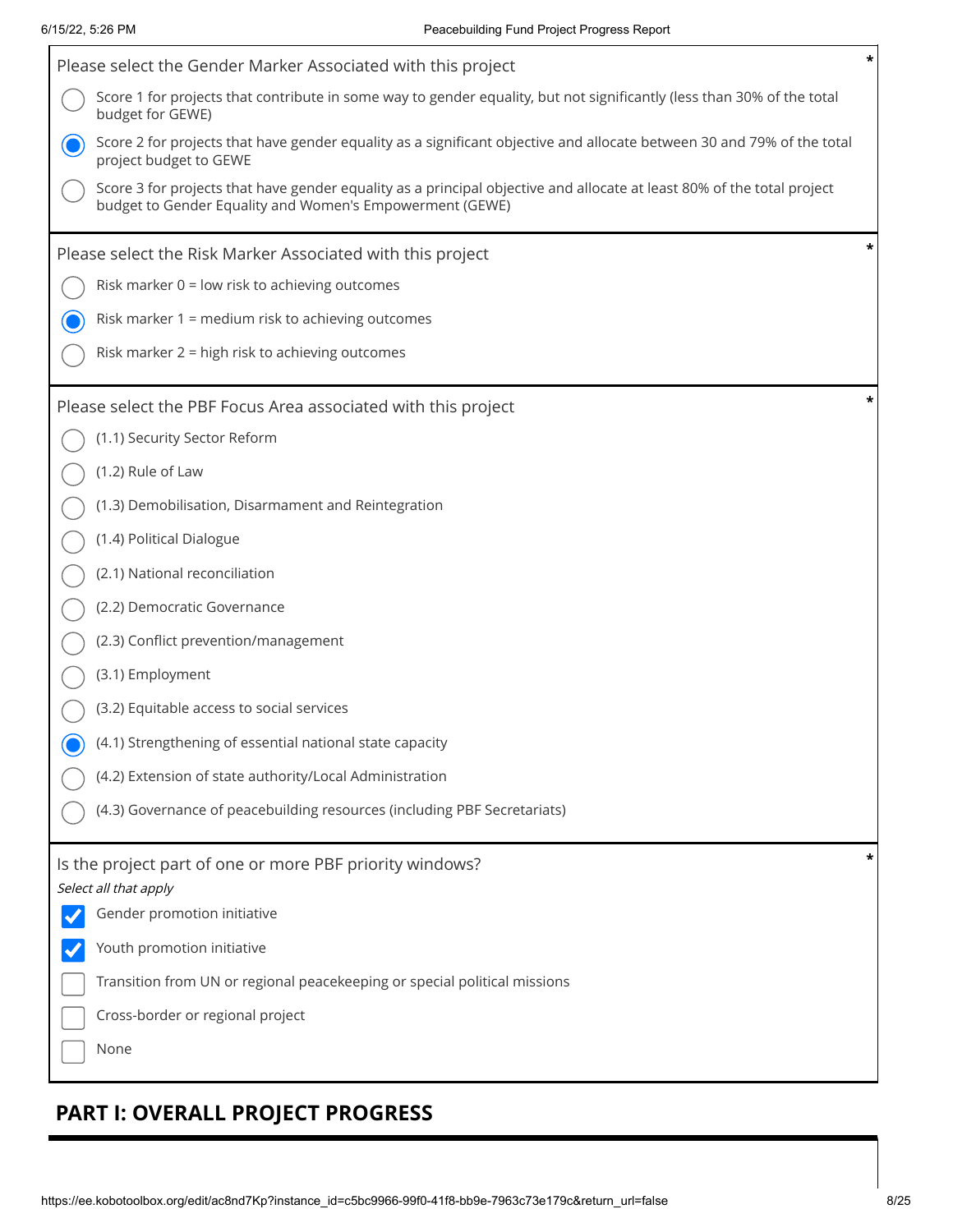NOTES FOR COMPLETING THE REPORT:

- Avoid acronyms and UN jargon, use general /common language.
- Report on what has been achieved in the reporting period, not what the project aims to do.
- Be as concrete as possible. Avoid theoretical, vague or conceptual discourse.
- Ensure the analysis and project progress assessment is gender and age sensitive.
- If relevant, please include any COVID-19 related considerations, adjustments and results and respond to section IV. **(This section is optional)**

Briefly outline the *status of the project* in terms of implementation cycle, including whether preliminary/preparatory activities have been completed (i.e. contracting of partners, staff recruitment, etc.)

Please limit your response to 1500 characters including spaces.

**Staff recruitment completed. Community Policing (CP) is being rolled out in three regions. Five-year governmentapproved CP Strategy and Implementation Plans developed, including CP Volunteer Guideline & a Training Manual to guide the CP philosophy. In addition, amended legislatures (The sexual offences, Evidence, Legal practitioners, & Children's Acts) under review at the Ministry of Justice (MOJ) for onward submission to parliament.** 

**Digitalization of the Gambia Police Force (GPF) for real-time reporting, evidence decision & coordination. Procured Court Automated System (CAT) for the Judiciary to a digitized system to quickly adjudicate cases. Also, the development of Gender Information Management System (GMIS) to ensure coordination, reporting, & referral of GBV survivors among service providers ongoing.**

**Since the project inception, 612 personnel of the Judiciary, MOJ, Ministry of Gender, Children & Social Welfare (MGSW), Ministry of Health (MOH), Police, and Civil Society Organizations capacity enhanced to improve quality integrated services delivery. Also, 1477 community members, 52 grass-root women have knowledge to raised awareness in fostering peace & social cohesion. Three operationalized One-Stop Centres (OSCs), & a shelter renovated in two regions for integrated health and legal services. 601 vulnerable persons, 290 adult inmates & 73 children, received legal aid, also, 434 GVB survivors received integrated services from the OSC.**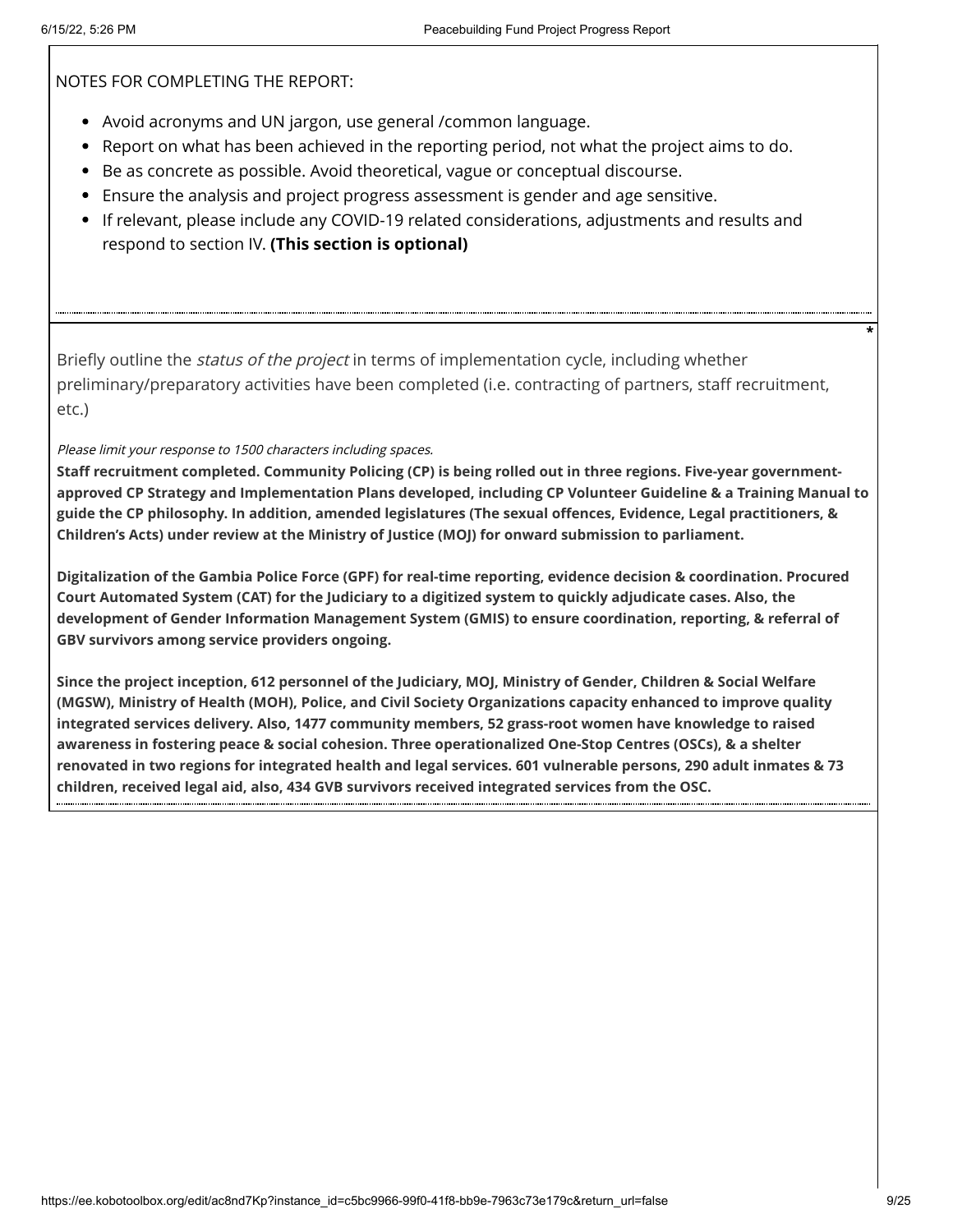Summarize *the main structural, institutional or societal level change* the project has contributed to. This is not anecdotal evidence or a list of individual outputs, but a description of progress made toward the main purpose of the project

#### FOR PROJECTS WITHIN SIX MONTHS OF COMPLETION ONLY; (1500 character limit)

**Upscaled the capacity of women counsellors and women CSOs on the SGBV related issues, as rights advocate at the communities. Following successful engagement with community members of all ages, women and girls plays critical roles in the decision-making. In addition, personnel from NALA and the MOJ continue to address legal issues and prosecute cases through the knowledge acquired from the online platform (Lexis, Nexis). Established functional Female Wing, and the Prison Legal Aid Desk (PLAD) at the Janjanbureh Prison Facility. The female Wing will house females remanded and convicted while the PLAD will increase access to justice for inmate.** 

**The Project was able to strengthen the capacity of the Judiciary on data & child justice. For example, prior to the training of the Judiciary in December 2020, the Judiciary tracked a few cases involving children. Post the training, 116 cases of children (3 girls and 113 boys) in conflict with the law were tracked and reported from the 4 children's courts in Brikama, Basse, Kanifing, and Mansa Konko from January 2021 to November 2021. 43 of these cases have been finalized with the representation of NALA. At the time of reporting, only 5 children were at the Jeshwang Juvenile Prison, compared to 23 children in detention at the start of the Project. UNICEF will continue to support the Judiciary and NALA on data collection for child justice.**

**Upscaled institutional & personnel capacity of justice, security, and social service, including CSOs through legislative reform, strategic plans as well as training and training manual endorsed by the government. This demonstrates commitment of stakeholders in ensuring continuity and sustainability of quality service delivery and community engagement beyond the Project.**

### **PART II: RESULT PROGRESS BY PROJECT OUTCOME**

Describe overall progress under each Outcome made during the reporting period (for June reports: January-June; for November reports: January-November; for final reports: full project duration). Do not list individual activities. If the project is starting to make/has made a difference at the outcome level, provide specific evidence for the progress (quantitative and qualitative) and explain how it impacts the broader political and peacebuilding context.

- "On track" refers to the timely completion of outputs as indicated in the workplan.
- "On track with peacebuilding results" refers to higher-level changes in the conflict or peace factors that the project is meant to contribute to. These effects are more likely in mature projects than in newer ones.

How many OUTCOMES does this project have **\***

1 2  $3$  4 5 6 7 8 more than 8.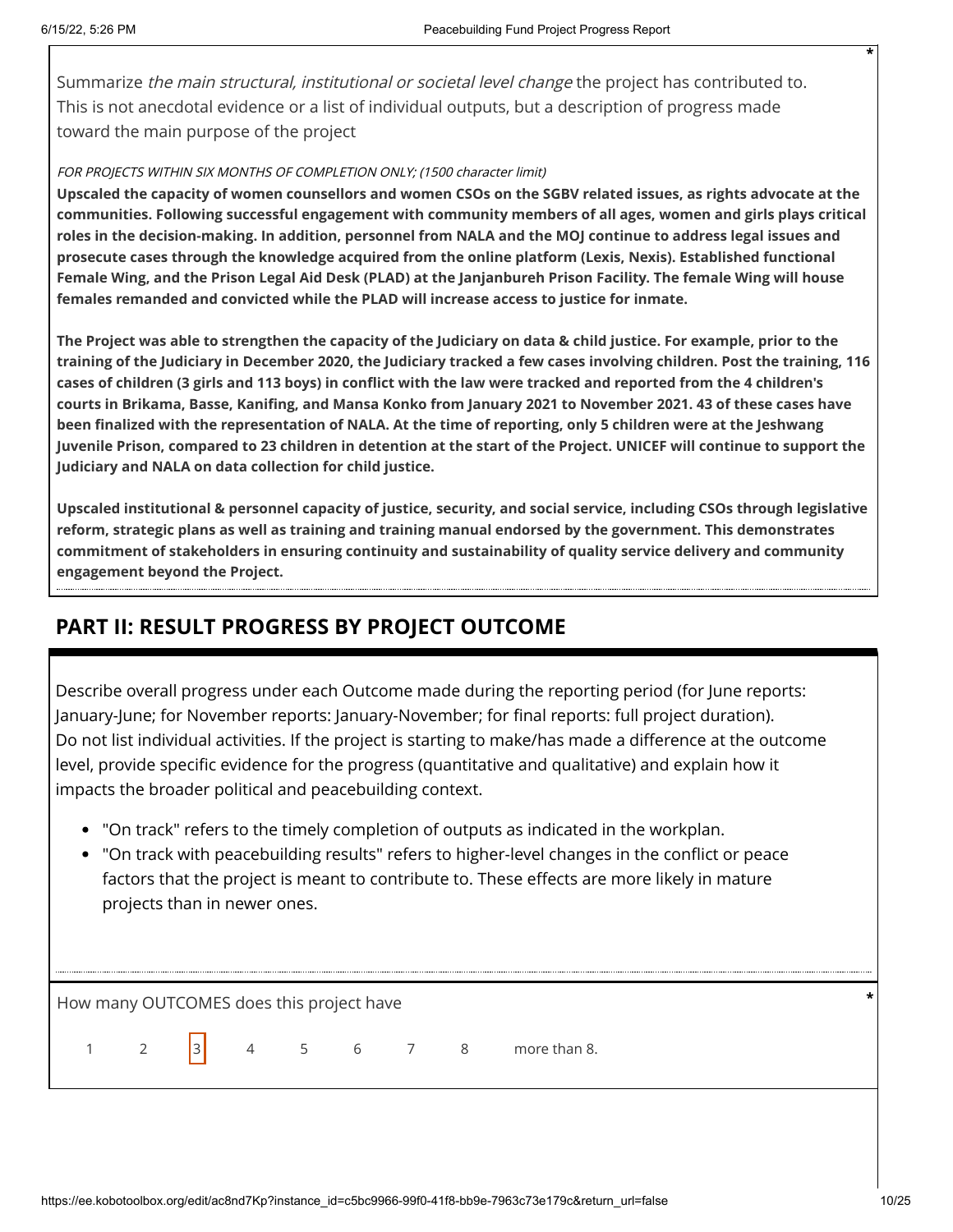| Please write out the project outcomes as they are in the project results framework found in the project |  |
|---------------------------------------------------------------------------------------------------------|--|
| document                                                                                                |  |

#### Outcome 1:

**Improved access to justice, especially for women and children who are victims of serious human rights violations**

Outcome 2:

**Improved Community Policing for the Prevention of Serious Human Right Violation and the Protection of Survivors of such Violence**

Outcome 3:

**Strengthened justice service delivery system for citizens, particularly victims of human rights abuses**

#### **Outcome 1:**

**Improved access to justice, especially for women and children who are victims of serious human rights violations**

Rate the current status of the outcome progress **\***

1. Off Track  $\bigcirc$  2. On Track  $\bigcirc$  3. On Track with evidence of peacebuilding results

**\***

**\***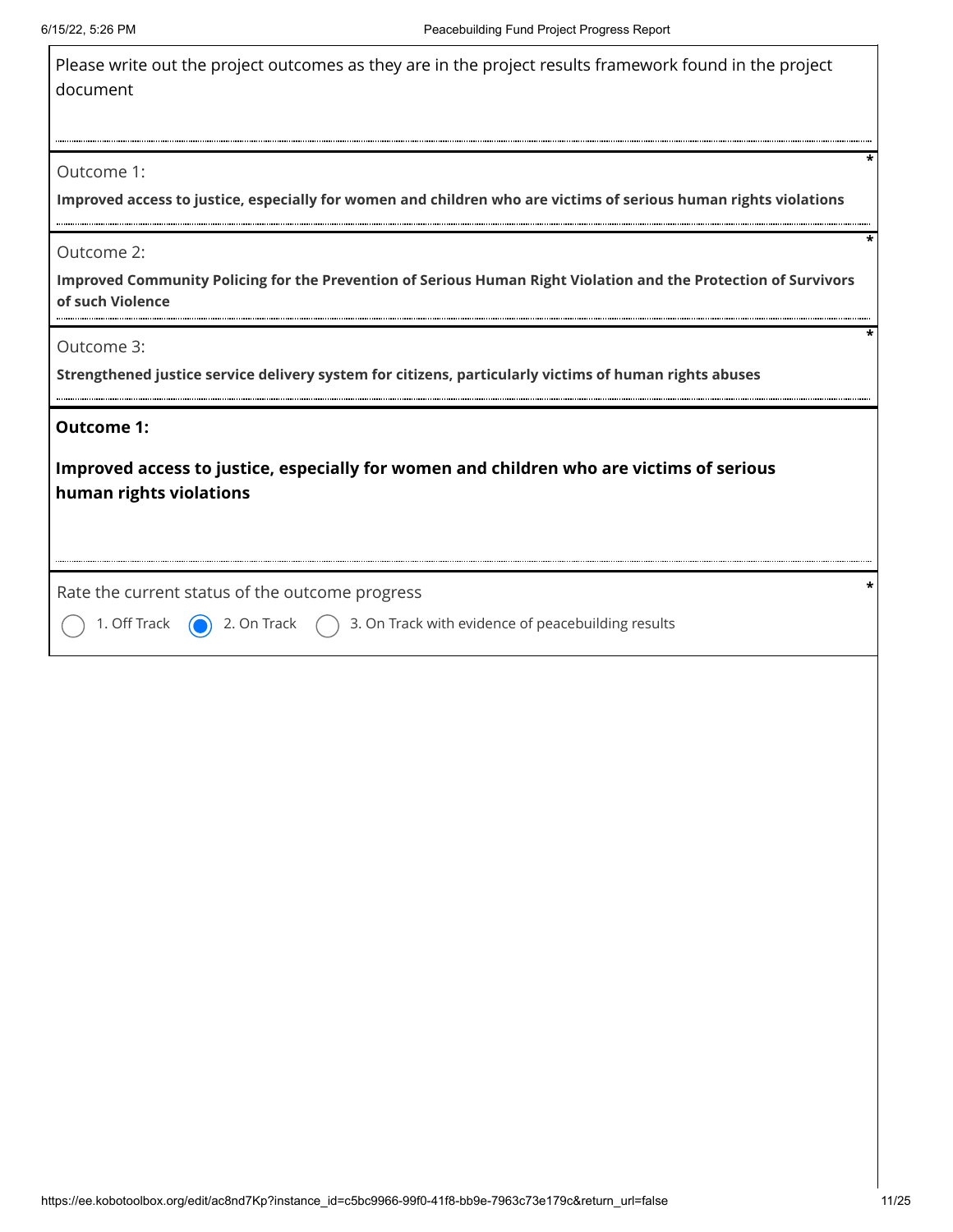#### Progress summary

#### Please limit your response to 3000 characters including spaces.

**601 (307 females, 294 males), received legal, mediation, and social services through the MLAC and OSCs, in partnership with implementing partners in 5 regions within 21 communities. Through the Prison, 290 inmates received legal assistance with 71 male, 6 female granted bail, 1 female, 2 male cases withdrawn, 3 males acquitted, & 6 males convicted. 73 children out of which 43 were released from detention. Children as well as adults in detention at the Prisons facilities continue to receive legal & psychosocial support. Moreover, 434 GBV survivors received health & psychosocial services from the established one-stop centers, out of which, 179 received legal aid.** 

**To diffuse tension in communities fostering peacebuilding & social cohesion, awareness sessions were held on reforms right SGBV, through community engagement, radio, & television shows. Also, community leaders, village development committees & schools were targeted to ensure no one is left behind. To that end, 4 schools, including an all-girls school in the Greater Banjul Areas were sensitized. As a result, 300boys and girls aged between 15-20 were reached. Through these interventions, children, adolescents, and communities were empowered to claim their rights and seek justice in cases of human rights violations. The capacity of 360 Community Child Protection Committee members has been upscaled across the nation in all the seven regions on child justice & justice delivery mechanisms for children in contact with the law. This will enable them to report & refer cases of human rights violations involving children and adults to the justice, security, and social sector. In addition, enhanced the capacity of 14 women volunteers through the Ministry of Gender Children and Social Welfare as well as 52 grassroots women groups supporting GBV and justice delivery at community levels. Also, developed a training manual to sustain and enhanced community capacity development. The capacity of 56 lady counselors, 650 men, & boys through village development committees (VDC's) have been enhanced to advocate and report and raise awareness on SGBV-related offences using a survivor-centered approach in 5 regions. The training of 53 groups are ongoing and is to be completed in August 2022.**

**Also, the established One Stop Centers in Brikama & Basse district hospitals, Bundung Maternal & child health care hospital (KMC) & a Shelter in Bakoteh provides integrated case management services (Health, Psychosocial support, & legal Services) to survivors of SGBV in a coordinated multi-sectoral approach. 45 service providers including social workers have been upscaled with the knowledge to manage SGBV cases out of which 7 are certified trainers. Enhanced knowledge of 50 health worker working on the SGBV SOP and referral pathway.65 women CSOs have the capacity to address SGBV related issues & 40 more are being targeted. This will ensure a coordinated, standard, and efficient delivery of services for GBV survivors**

Indicate any additional analysis on how Gender Equality and Women's Empowerment and/or Youth Inclusion and Responsiveness has been ensured under this Outcome

Please limit your response to 1500 characters including spaces.

**Women and children's issues are prioritized during the MLAC, with particular attention in the rural areas where women and children have limited access to information about women and children's rights. An information session was conducted with about 300 children aged 15-17 years to educate them on their rights and issues, including childfriendly services offered during the MLACs and community policing in all targeted project areas. In addition, grassroot women groups and CSOs have been targeted and are being trained on women empowerment based on the Women Empowerment Modules developed by UNFPA in collaboration with the Ministry of Gender, Children and Social Welfare. Also, the project targeted men to be advocate for gender equality and women employment at regional and grass root levels**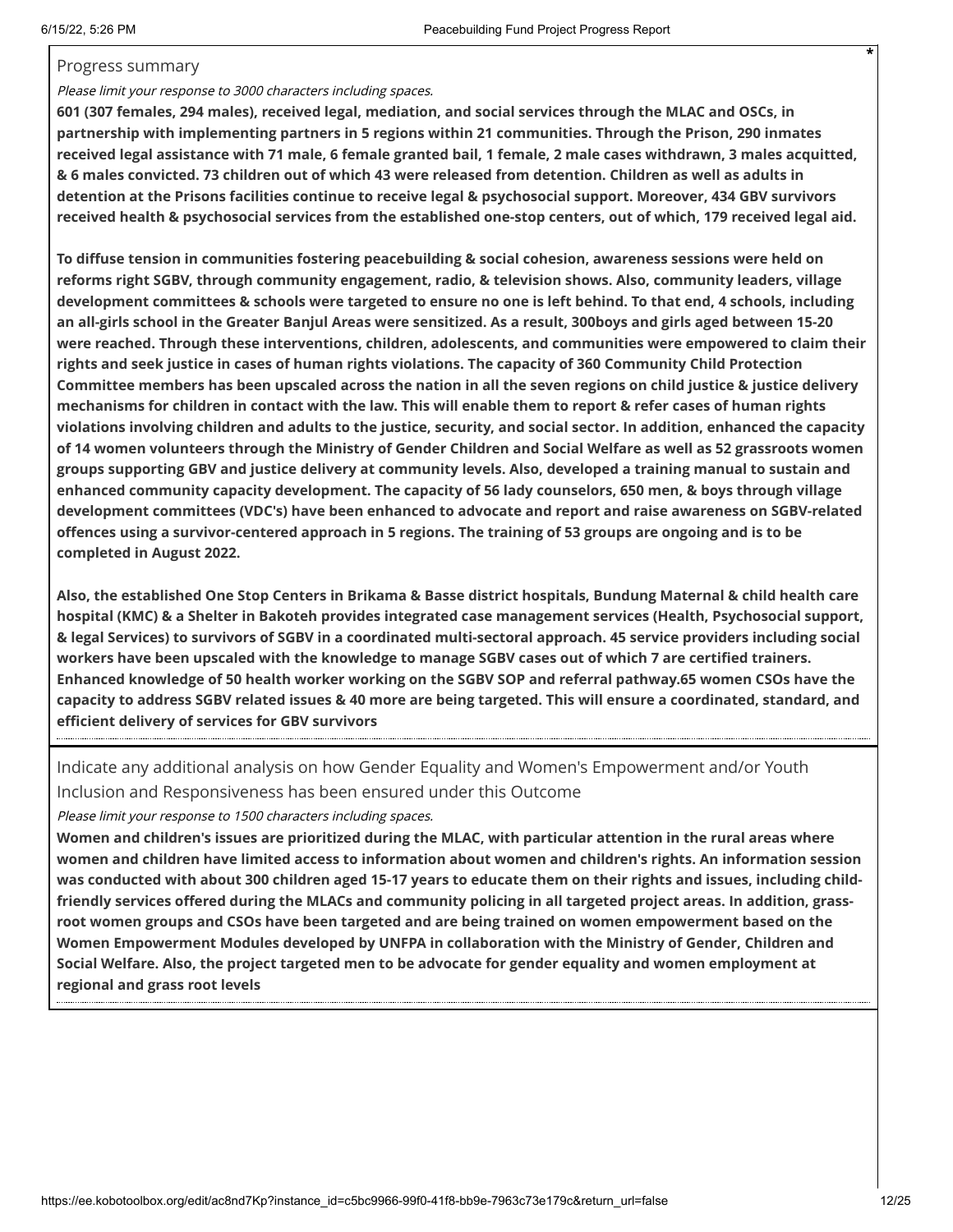| Outcome 2:                                                                                                                                           |
|------------------------------------------------------------------------------------------------------------------------------------------------------|
| Improved Community Policing for the Prevention of Serious Human Right Violation and the<br><b>Protection of Survivors of such Violence</b>           |
| Rate the current status of the outcome progress<br>1. Off Track $\bigcirc$ 2. On Track $\bigcirc$ 3. On Track with evidence of peacebuilding results |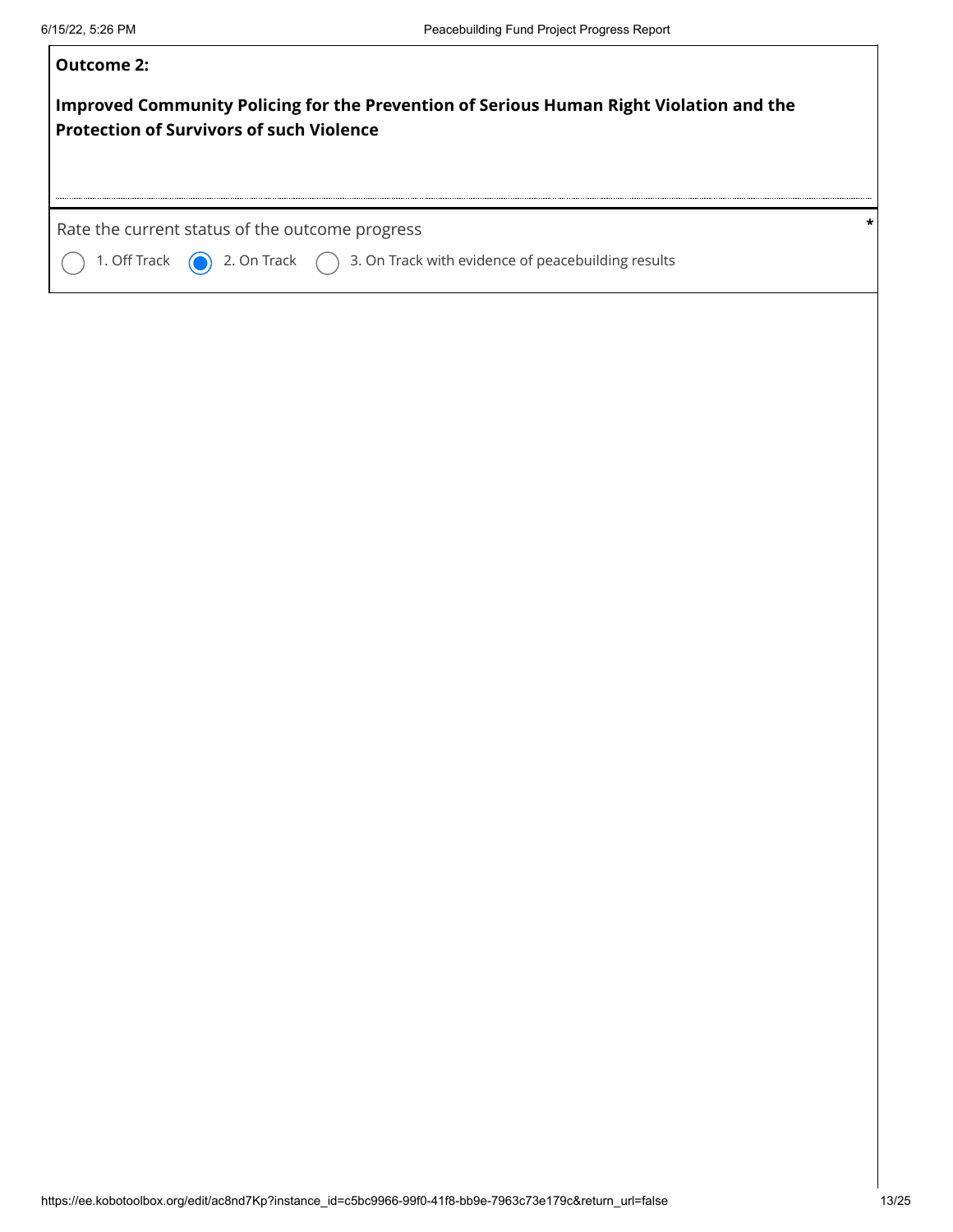#### Progress summary

#### Please limit your response to 3000 characters including spaces.

**The Project is guided by the Community Policing (CP) Strategy, and Implementation Plan developed & endorsed under the UNDP core fund in 2019. The Project supports the development of the Community Policing Volunteer Guideline, CP Communication Strategy, District Police Plan as well as Training Manual endorsed by the government. This guide the implementation of the Community Policing philosophy that ensures the Police are accountable to the people they serve there by building & restoring trust within the communities. The Project is using a phased approach in rolling out community policing due to budget constraints in four regions within 7 districts in the Centre River Region (Janjanbureh), North Bank Region (Barra), & Upper River Region (Basse), Lower River Region (Mansakonko and Kerewan). The construction of the unified Model Police is ongoing at Barra. Furthermore, the Project has set a benchmark for community policing that is guiding other developmental partners, such as GIZ, to complement each other and ensure there is no overlapping or duplication of effort towards the support of the Police.**

**To ensure effectiveness and efficiency on the implementation of Community Policing, 293 (204 male, 89 female) police officers were trained on community, child, and gender-responsive policing in the project intervention areas. Whilst upscaled the capacity of 161 (79 female, 82 male) community members, leaders, key stakeholders, & youth, including 200 CPVs on CP, to be advocates for community policing at community levels. Likewise, the overall community policing initiative has built trust and accountability among the Police and the community, reducing crimes & fostering social cohesion. For example, the people in Barra are now working closely with the community in crime prevention. Also, because of the trust, the community was able to mobilize & assign a land for the construction of the Model Police Station in Barra.**

**Following the successful developed pilot Mobile Data App in one police station which resulted in real time data collection for evidence decision making processes and coordination of data at regional level. Upgraded the Mobile App incorporating more 200 crimes procured 5 tablets and 5 desktops to roll out in the community policing intervention for real-time data collection and reporting for evidence-based decisions & coordination This will also guide the Police to make a strategic decision on deployment & resource allocation based on the crime reported in each region. To ensure an effective and efficient implementation of the system, the capacity of 42 officers were strengthened.** 

**Radio awareness is ongoing on community policing at the community levels. Moreover, NGOs, CSOs, women, & youth groups have been identified to raise awareness of community policing initiatives, including gender & childfriendly policing techniques. Community activity is scheduled to begin in June 2022 and be concluded in August 2022.**

Indicate any additional analysis on how Gender Equality and Women's Empowerment and/or Youth Inclusion and Responsiveness has been ensured under this Outcome

Please limit your response to 1500 characters including spaces.

**The intervention on community policing, on gender, youth, and children's responsive inclusions. The Project targeted not less than 30% of the female officers (in all its training and interventions to ensure gender and childfriendly policing techniques are used. 204 male and 89 female officers targeted, Additionally, the Project will work with community women's groups, youth groups, and child rights community-based organizations to fully participate in community policing initiatives and use their platforms to raise awareness and advocacy at the community level. 65 of the participants at community levels were youth, 35 villages leaders, 52 elderly above 50 years of age and 209 were men and women of the middle age groups within the communities**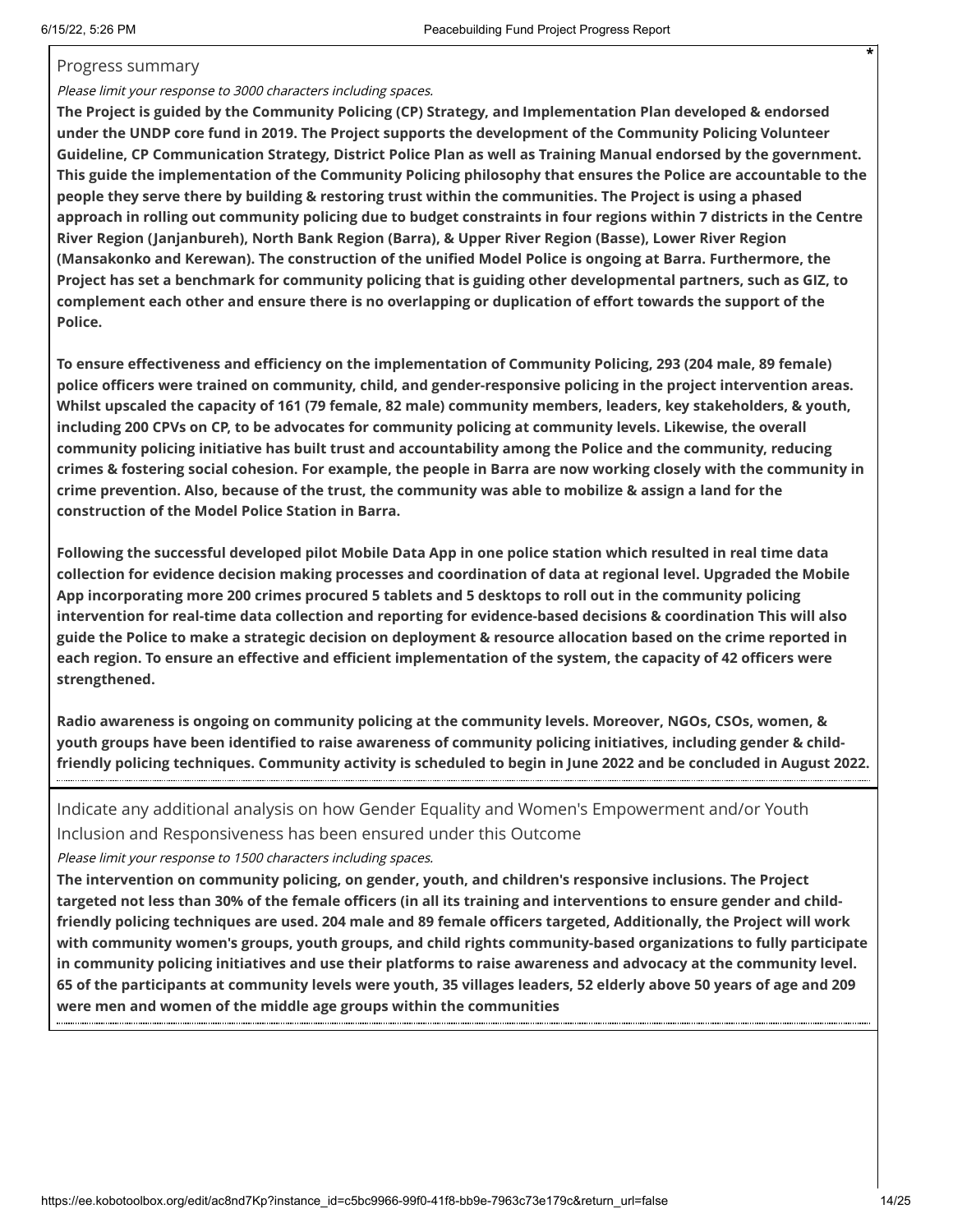| Outcome 3:                                                                                                                                           |         |
|------------------------------------------------------------------------------------------------------------------------------------------------------|---------|
| Strengthened justice service delivery system for citizens, particularly victims of human rights<br>abuses                                            |         |
| Rate the current status of the outcome progress<br>1. Off Track $\bigcirc$ 2. On Track $\bigcirc$ 3. On Track with evidence of peacebuilding results | $\star$ |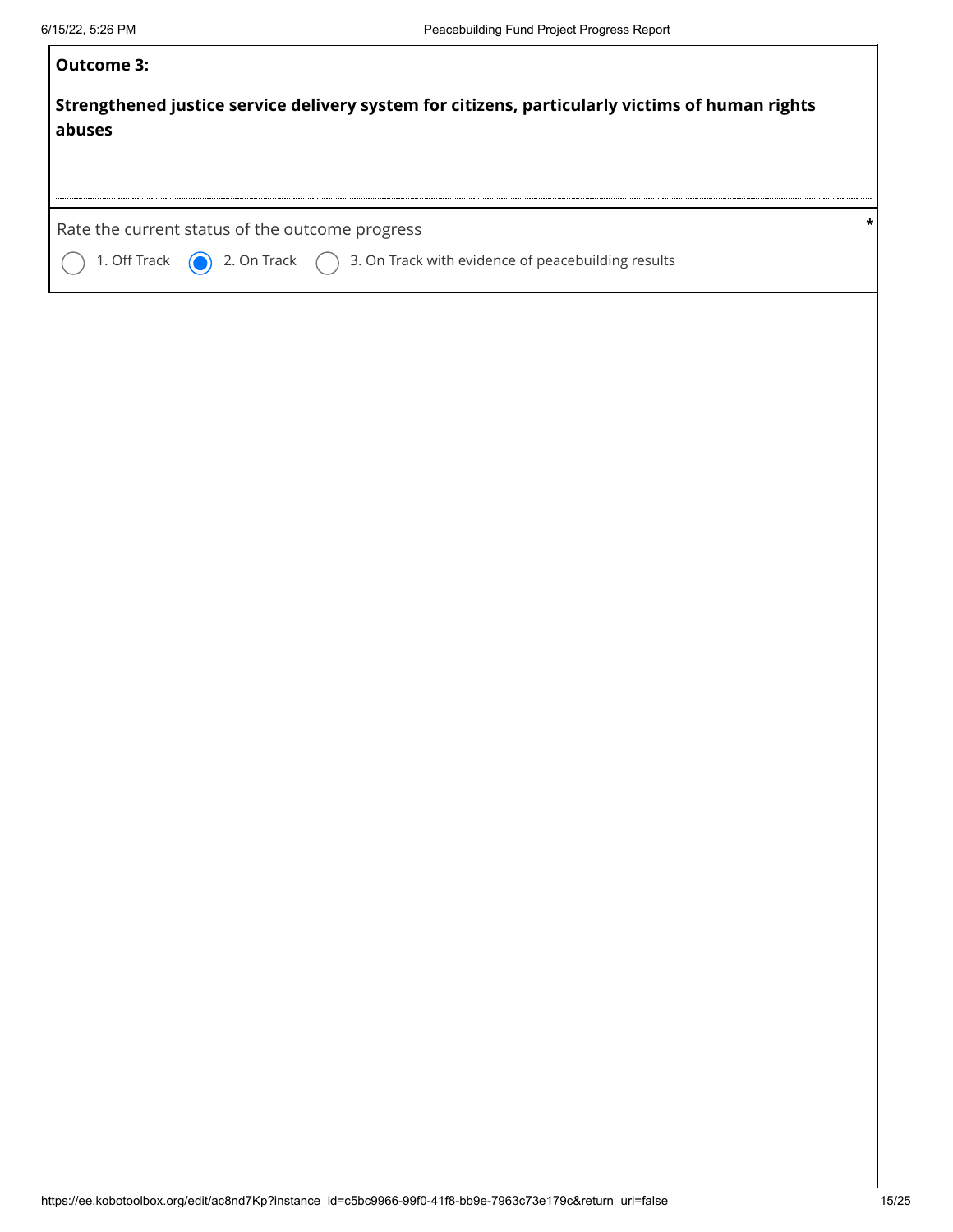#### Progress summary

#### Please limit your response to 3000 characters including spaces.

**In partnership with the Judiciary, the Project procured IT equipment to operationalize the Court Automated Transcript System. The system will ensure cases are adjudicated quickly & minimize case backlog. 25 judges were capacitated through a peer-to-peer knowledge sharing exchange workshop led by an international expert from The Hague on the prosecution of criminal offences & cases from the TRRC recommendation. Completed the review of the Sexual Offences Act, Evidence Act, Legal practitioners Act, & the Children's Act. All are under review by the MOJ for onward submission to the National Assembly.**

**The capacity of 40 (22 female, 18male) from the MOJ, Police, Department of Social Welfare, and Network Against Gender-Based Violence enhanced for quality integrated SGBV service delivery of justice. SGBV training manual and a guideline were developed on Interviewing, Evidence Gathering, Prosecution & Survivor Care. Furthermore, 7 personnel (4 females, 3males) from the MOJ-SGBV supported with a 2year subscription for online legal catalogues through Lexis Nexis. This has been useful to research case laws, legislation, and commentaries resulting in improving the prosecution of cases and reducing case backlog.** 

**Upscaled the capacity of 53 (22 female, 31male) state counsels, 7(3 female, 4 male) legal lawyers, 56 (12 female, 44 male) police officers on the Children's Act, child justice, in addressing children and SGBV cases. A child manual and guidelines were developed including policies & standards on child justice & SGBV. In addition, 43 (24 female, 19 male) judges, magistrates &children's court panelists have the knowledge to implement the Children's Act & the principles of child justice. This will improve access & justice delivery for children. 37 (16 female, 21 male) court registrars & clerks capacitated on record keeping and data collection for child protection & child justice. Resulting to the Judiciary tracking cases of children in contact with the law. Post the training, 116 cases of children (3 girls and 113 boys) were tracked & reported from the 4 children's courts, 43 of the cases finalized. At the time of reporting, 7 children were in confinement at the Juvenile Wing, compared to 23 children at the start of the Project. 27 (prosecutor, & lawyers) & 30 social workers and probation officers have knowledge to deal with child-friendly legal and social services.** 

**An GBV working group set up that ensures effective and inclusive mechanism to address the protection needs of women, girls, boys, and marginalized groups (the disabilities, migrants, sex workers, and people living with HIV/AIDs) in the Gambia under the purview of the MGCSW. Quarterly meetings supported by the Project are held every quarter. The MGCSW ensures all major GBV interventions are coordinated and vetted by the group to ensure alignment, curb duplications of efforts and create synergies for impactful results. The GBV working group reports to the National GBV Steering Committee.**

Indicate any additional analysis on how Gender Equality and Women's Empowerment and/or Youth Inclusion and Responsiveness has been ensured under this Outcome

Please limit your response to 1500 characters including spaces.

**Women facilitated most of the training for the magistrates, lawyers, social workers, and prosecutors as resource persons and experts on child justice (91female, 96 male). The GBV working group and National GBV Steering Committee support 150 women's agencies, youth groups, regional GBV working groups, and VDCs, as well as validates the Standard operating manual, women empowerment manual, and standard operating procedure for the one-stop centres.**

## **INDICATOR BASED PERFORMANCE ASSESSMENT**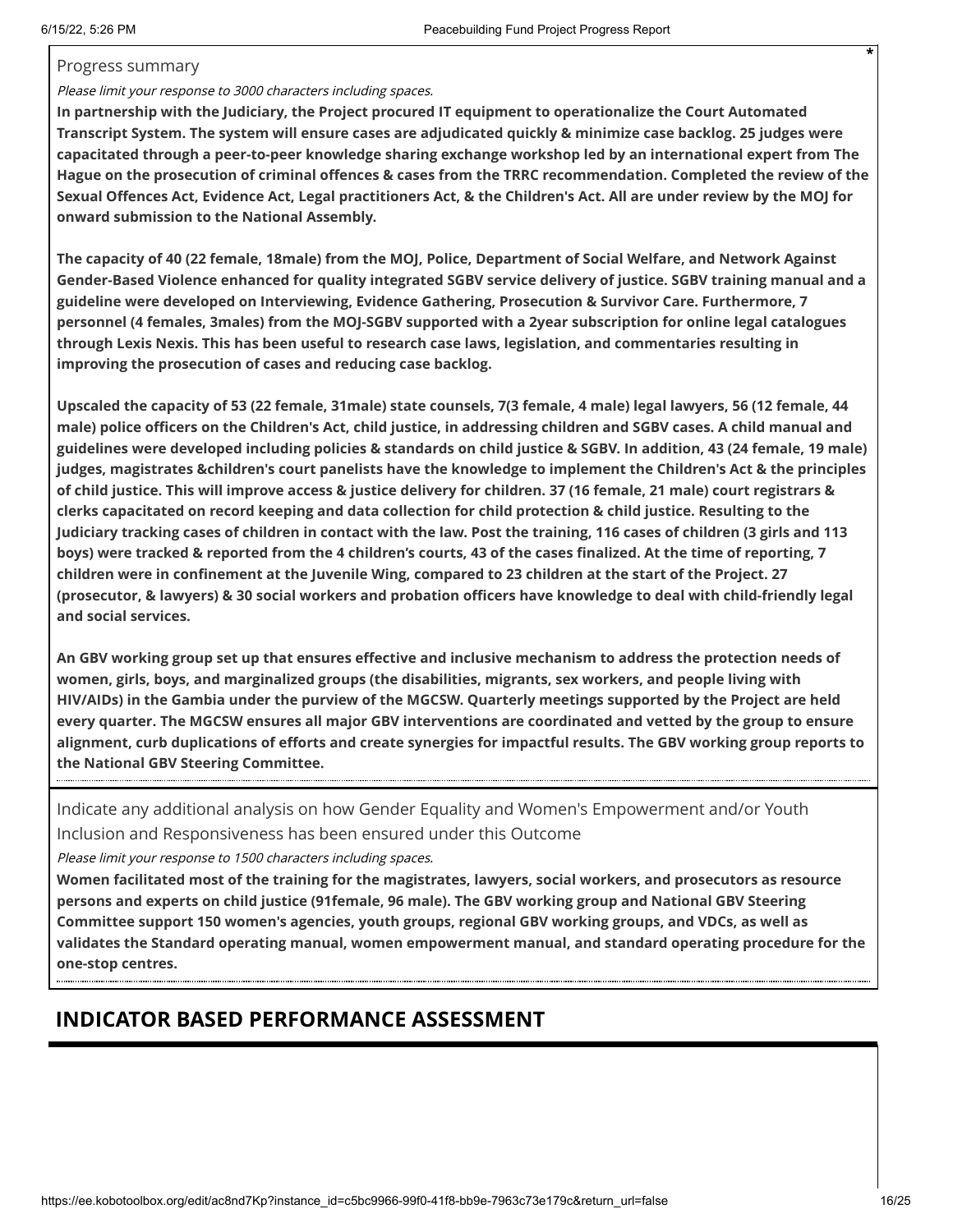Using the Project Results Framework as per the approved project document or any amendmentsprovide an update on the achievement of key indicators at the **outcome** level in the table below

- If an outcome has more than 3 indicators , select the 3 most relevant ones with most relevant progress to highlight.
- Where it has not been possible to collect data on indicators, state this and provide any explanation. Provide gender and age disaggregated data. (300 characters max per entry)

### **» Outcome 1: Improved access to justice, especially for women and children who are victims of serious human rights violations**

| Outcome<br>1 | Perform<br>ance<br>Indicator<br>S                                                                                                                                                                                                                         | Indicator<br><b>Baseline</b>                                                                                                                                                     | End of<br>Project<br>Indicator<br>Target     | Indicator<br>Mileston<br>e                                                                                                                          | Current<br>Indicator<br>progress | Reasons<br>for<br>Variance<br>/ Delay<br>(if any) |
|--------------|-----------------------------------------------------------------------------------------------------------------------------------------------------------------------------------------------------------------------------------------------------------|----------------------------------------------------------------------------------------------------------------------------------------------------------------------------------|----------------------------------------------|-----------------------------------------------------------------------------------------------------------------------------------------------------|----------------------------------|---------------------------------------------------|
| 1.1          | <b>Indicator 1.1</b><br>% increase in<br>the<br>number of<br>victims of<br><b>Human right</b><br>violation<br>in the<br>previous<br>12 months<br>who reported<br>their<br>victimization<br>to<br>the legal aid<br>clinics in<br>project<br>targeted areas | Lack of<br>citizens<br>awareness of<br>their legal<br>rights and<br>limited<br>channel<br>to seek pro-<br>bono<br>legal<br><b>Assistance</b><br>2020<br>2019 project<br>data 126 | 10% increase<br>in the pro-<br>bono services | From the<br>project<br>inception to<br>June 2022 1070<br>persons<br>including 73<br>children<br>received legal,<br>mediation and<br>social services | 96.6% increase                   |                                                   |
| 1.2          |                                                                                                                                                                                                                                                           |                                                                                                                                                                                  |                                              |                                                                                                                                                     |                                  |                                                   |
| 1.3          |                                                                                                                                                                                                                                                           |                                                                                                                                                                                  |                                              |                                                                                                                                                     |                                  |                                                   |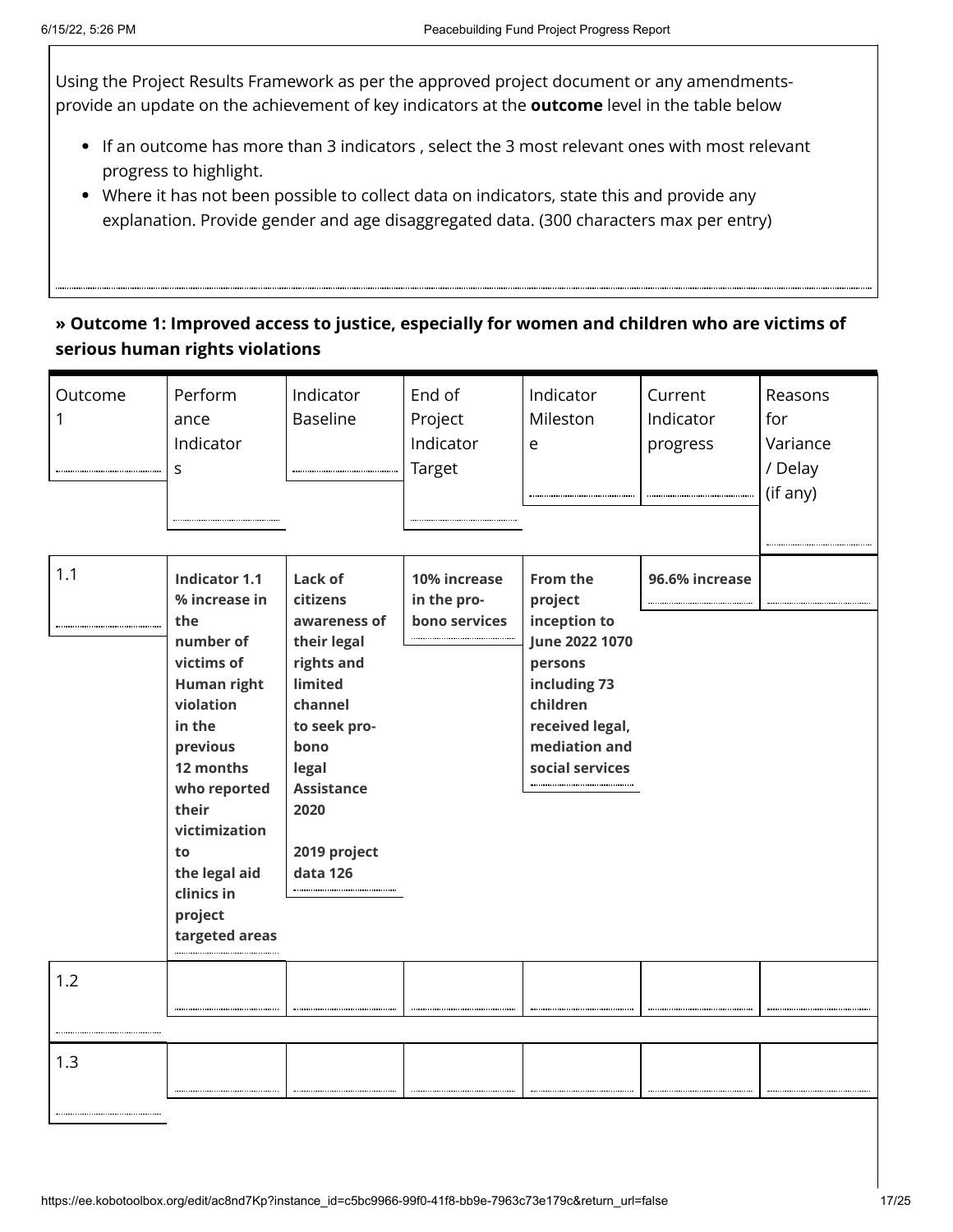### **» Outcome 2: Improved Community Policing for the Prevention of Serious Human Right Violation and the Protection of Survivors of such Violence**

| Outcome<br>$\overline{2}$ | Perform<br>ance<br>Indicator<br>S                                                                                                                                 | Indicator<br><b>Baseline</b><br>                                                            | End of<br>Project<br>Indicator<br>Target | Indicator<br>Mileston<br>e                                                                                | Current<br>Indicator<br>progress                                                                                                                                                                                            | Reasons<br>for<br>Variance<br>/ Delay<br>(if any) |
|---------------------------|-------------------------------------------------------------------------------------------------------------------------------------------------------------------|---------------------------------------------------------------------------------------------|------------------------------------------|-----------------------------------------------------------------------------------------------------------|-----------------------------------------------------------------------------------------------------------------------------------------------------------------------------------------------------------------------------|---------------------------------------------------|
| 2.1                       | <b>Indicator 2.1</b><br>Increase in %<br>of<br>reported<br>crimes to<br>community<br>police in<br>targeted<br>project areas<br>disaggregated<br>by age and<br>sex | <b>There is lack</b><br>of<br>trust and<br>confidence by<br>citizen in the<br><b>Police</b> | 5% increase<br>quarterly                 | 4 regions out<br>of 6 regions<br>have been<br>reached on<br>community<br>policing<br>within the<br>Gambia | There is an<br>increase level<br>confidence in<br>the Gambia<br><b>Police with</b><br>80% percent<br>from the<br>sample<br>population<br>Source:<br><b>Monitoring</b><br>report and the<br>national<br>perception<br>survey |                                                   |
| 2.2                       |                                                                                                                                                                   |                                                                                             |                                          |                                                                                                           |                                                                                                                                                                                                                             |                                                   |
| 2.3                       |                                                                                                                                                                   |                                                                                             |                                          |                                                                                                           |                                                                                                                                                                                                                             |                                                   |

### **» Outcome 3: Strengthened justice service delivery system for citizens, particularly victims of human rights abuses**

| Perform   | Indicator | End of    | Indicator | Current   | Reasons  |
|-----------|-----------|-----------|-----------|-----------|----------|
| ance      | Baseline  | Project   | Mileston  | Indicator | for      |
| Indicator |           | Indicator | e         | progress  | Variance |
|           |           | Target    |           |           | ' Delay  |
|           |           |           |           |           | (if any) |
|           |           |           |           |           |          |
|           |           |           |           |           |          |

................................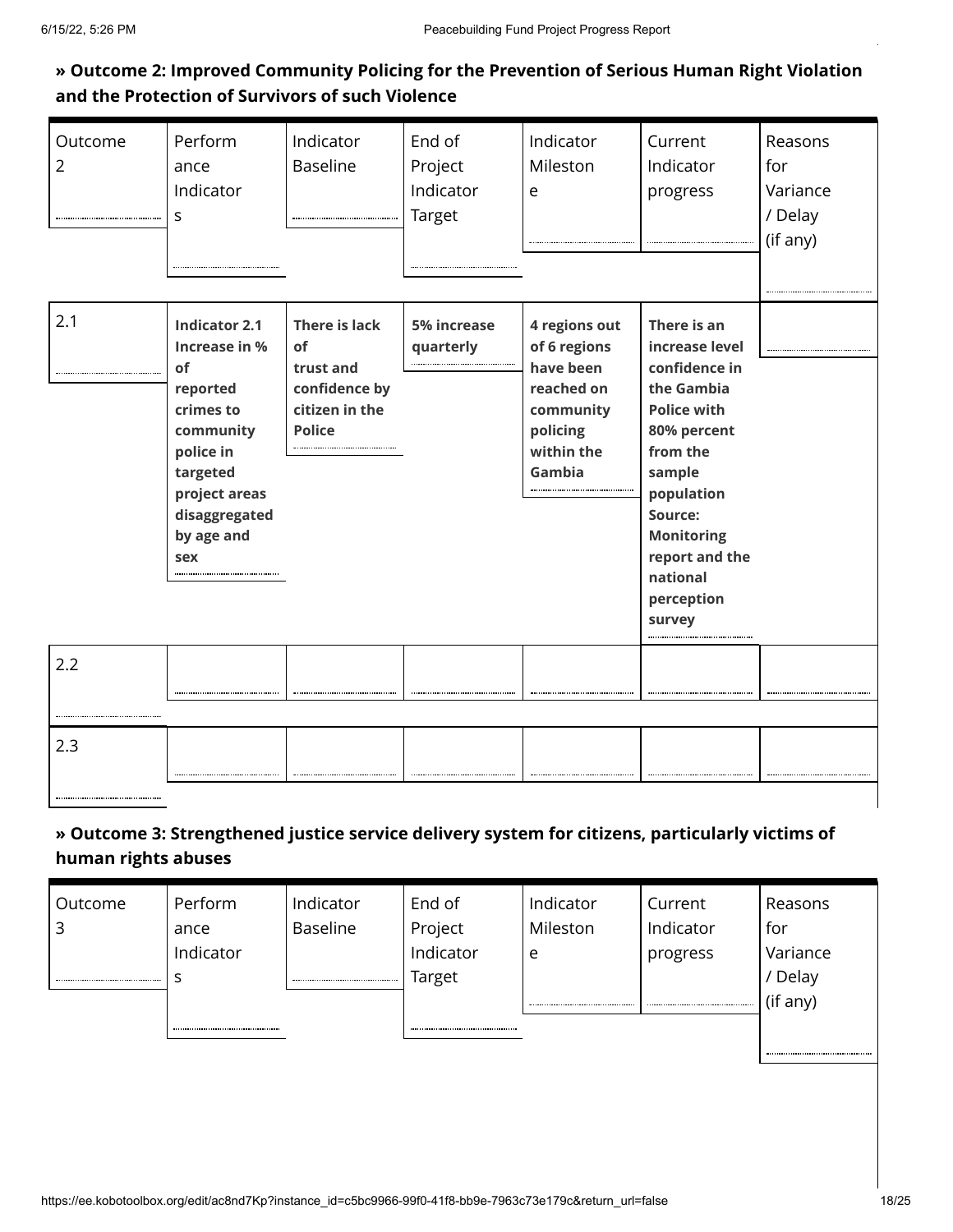| 3.1 | <b>Indicator 3.1</b><br><b>Increase</b><br>number of<br>cases<br>prosecuted<br>and<br>adjudicated<br>particularly<br>on SGBV, child<br>related<br>and HR cases | <b>Base on the</b><br>2015 and 2018<br>reports 35% of<br><b>SGBV reported</b><br>cases received<br>judgment. 44<br>trained in<br>2019 | 5% | 179 reported<br>for legal aid<br><b>Source; NGBV</b><br>report | It is difficult to<br>determine the<br>number of<br>cases<br>prosecuted<br>the ministry<br>does not have<br>a case<br>management<br>database. The<br>data source is<br>from a civil<br>society<br>organization. |
|-----|----------------------------------------------------------------------------------------------------------------------------------------------------------------|---------------------------------------------------------------------------------------------------------------------------------------|----|----------------------------------------------------------------|-----------------------------------------------------------------------------------------------------------------------------------------------------------------------------------------------------------------|
| 3.2 |                                                                                                                                                                |                                                                                                                                       |    |                                                                |                                                                                                                                                                                                                 |
|     |                                                                                                                                                                |                                                                                                                                       |    |                                                                |                                                                                                                                                                                                                 |
| 3.3 |                                                                                                                                                                |                                                                                                                                       |    |                                                                |                                                                                                                                                                                                                 |

## **PART III: Cross-Cutting Issues**

Please indicate any significant project-related events anticipated in the next six months, i.e. national dialogues, youth congresses, film screenings, etc.

Please limit your response to 3000 characters including spaces.

**Completion of the model police station for operationalization, establishing a Police GIS Website, Support the Mobile Legal Aids, Conduct the final evaluation, train judiciary staff on the CAT system and continuous sensitization of community policing and SGBV related issues**

In a few sentences, explain whether the project has had a positive *human impact*. May include anecdotal stories about the project's positive effect on the people's lives. Include direct quotes where possible or weblinks to strategic communications pieces.

This is an optional question. You may leave it unanswered if not relevant(2000 character limit)

**According to the community leaders in Barra, Community Policing initiative has brought the community closer to the police with the police being accountable to the population in Barra. For the community leaders, there is trust among parties as they can now approach the police without fear or regression. For these reasons, they see the police as partners as a result assigned a land for the construction of the Model Police Station. This is resulting to peaceful co-existence among the community members as well as the police.**

You can also upload upto 3 files in various formats (picture files, powerpoint, pdf, video, etc..) to illustrate the human impact of the project **OPTIONAL**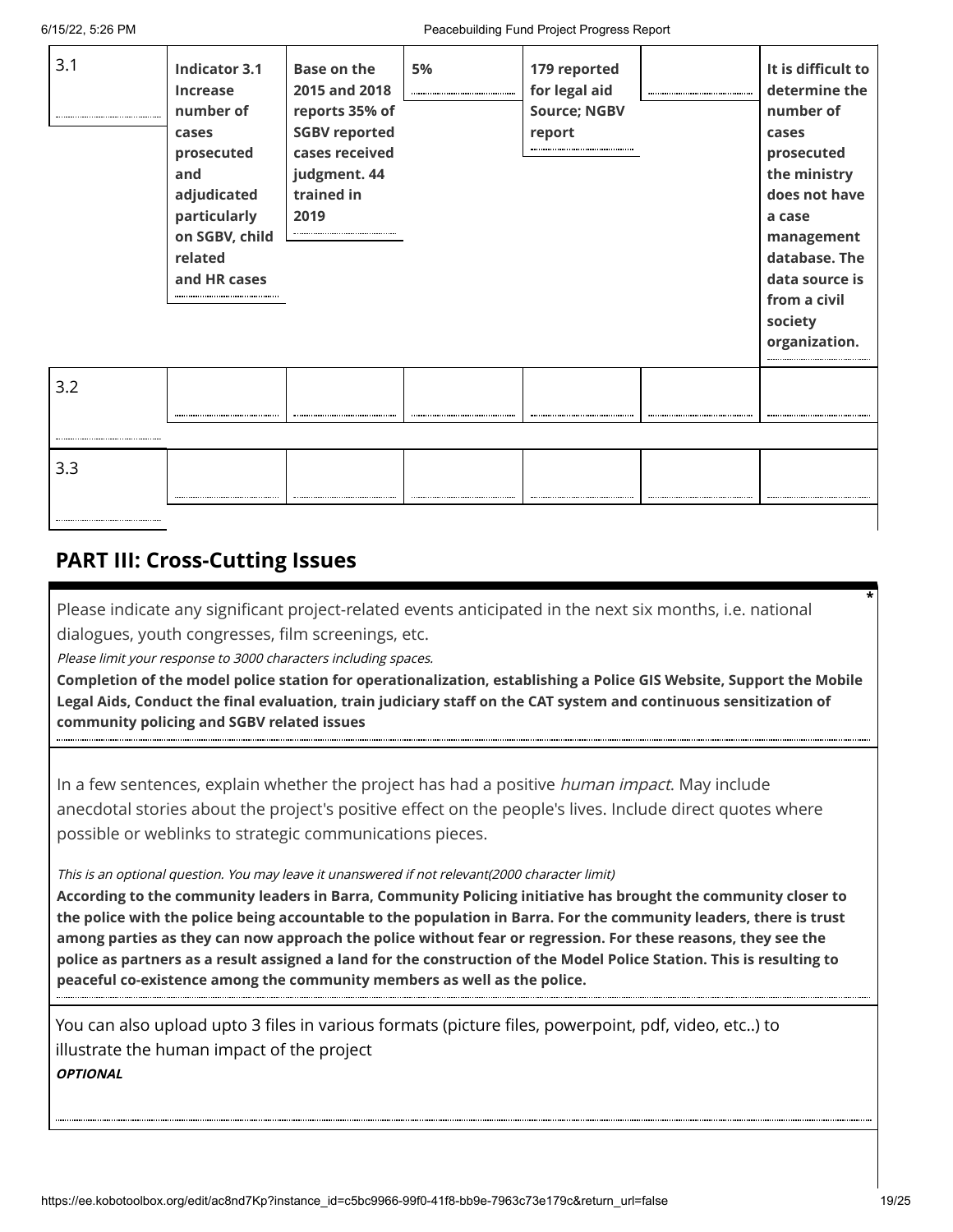$\Gamma$ 

| File 1                                                                                                                |
|-----------------------------------------------------------------------------------------------------------------------|
| <b>OPTIONAL</b>                                                                                                       |
| Click here to upload file. (< 5MB)                                                                                    |
| File 2                                                                                                                |
| <b>OPTIONAL</b>                                                                                                       |
| Click here to upload file. (< 5MB)                                                                                    |
| File 3<br><b>OPTIONAL</b>                                                                                             |
| Click here to upload file. (< 5MB)                                                                                    |
| You can also add upto 3 links to online resources which illustrate the human impact of the project<br><b>OPTIONAL</b> |
|                                                                                                                       |
| Link 1<br><b>OPTIONAL</b>                                                                                             |
| Link 2<br><b>OPTIONAL</b>                                                                                             |
| Link 3<br><b>OPTIONAL</b>                                                                                             |

### **» Monitoring**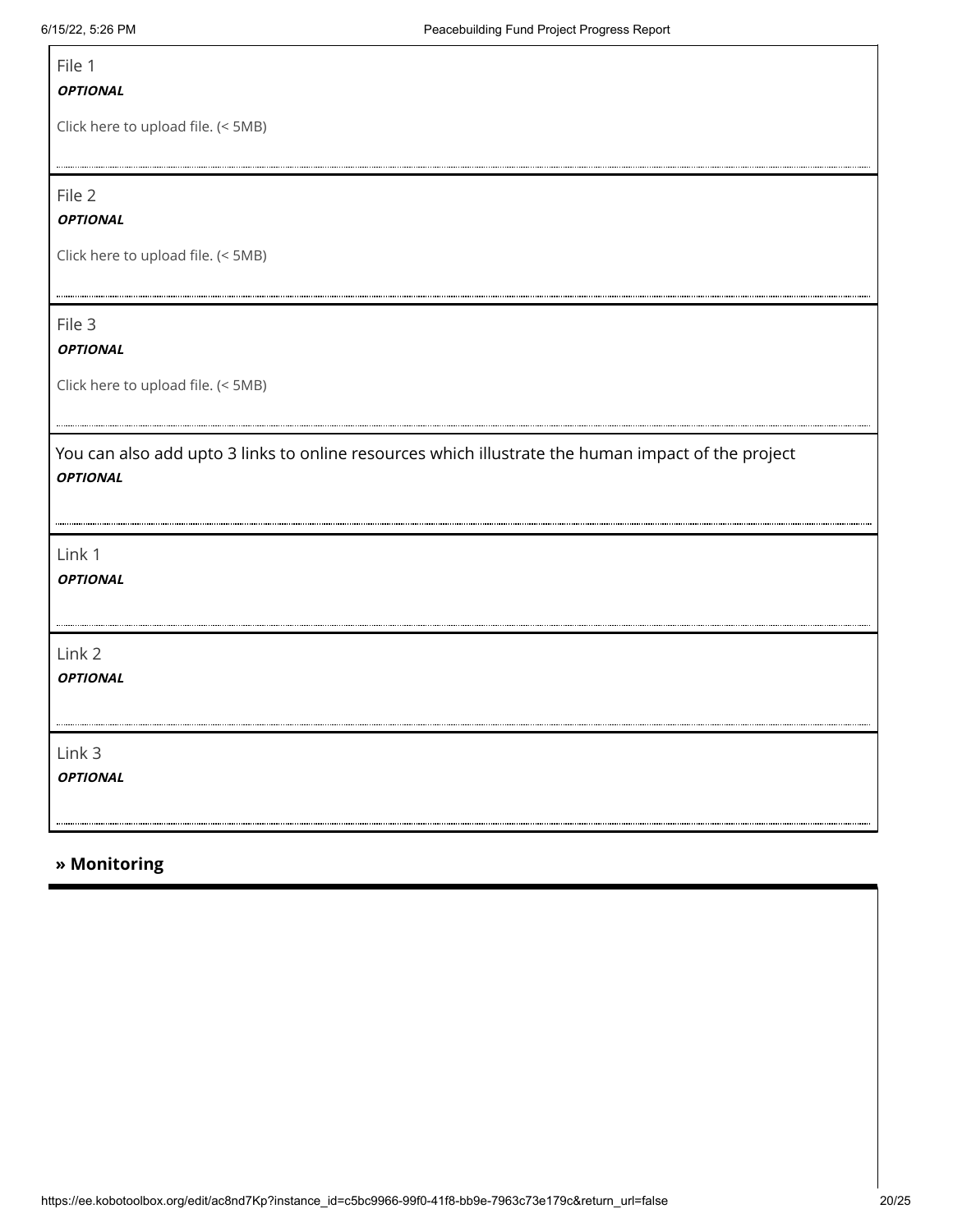| *<br>Please list monitoring activities undertaken in the reporting period<br>Please limit your response to 1000 characters including spaces.<br>. Bi-weekly coordination meetings are held with the UN sister agencies on the progress and challenges in<br>implementation.<br>• The Project conducts weekly meetings with implementing partners on the progress, challenges and lessons learned<br>during implementation.<br>. Throughout the reporting period, the Project undertook weekly monitoring visits to the project intervention areas<br>in and outside the greater Banjul Areas where mobile legal aid clinics and Prison legal aid desks have been<br>established as well as community policing<br>• The Project together with implementing partners conducted a joint monitoring visit to 70% of the project<br>intervention area in August 2021 using a random sampling method. The next joint monitoring visit id planned for<br><b>August 2022.</b> |
|-----------------------------------------------------------------------------------------------------------------------------------------------------------------------------------------------------------------------------------------------------------------------------------------------------------------------------------------------------------------------------------------------------------------------------------------------------------------------------------------------------------------------------------------------------------------------------------------------------------------------------------------------------------------------------------------------------------------------------------------------------------------------------------------------------------------------------------------------------------------------------------------------------------------------------------------------------------------------|
| Do outcome indicators have baselines?<br>If only some of the outcome indicators have baselines, select 'yes'<br>yes<br>no                                                                                                                                                                                                                                                                                                                                                                                                                                                                                                                                                                                                                                                                                                                                                                                                                                             |
| Please provide a brief description<br>Please limit your response to 3000 characters including spaces.<br>The Project continues to collect data at the community level on the mobile legal aid clinics and Prison legal aid<br>desks. Data is also collected through the piloted Mobile App at Kairaba Police station linked to the Case<br>Management System as 7,560 crimes of 2019 were inputted into the system of the Police Force. The app will be<br>extended to the project intervention areas Basse, Janjanbureh, Mansankonko and Barra to upscale digitalization in<br>the data for real time reporting.                                                                                                                                                                                                                                                                                                                                                     |
| Has the project launched perception surveys or other community-based data collection?<br>yes<br>no                                                                                                                                                                                                                                                                                                                                                                                                                                                                                                                                                                                                                                                                                                                                                                                                                                                                    |
| *<br>Please provide a brief description<br>Please limit your response to 3000 characters including spaces.<br>The Project completed and validated the rule of law, access to justice national perception survey with key<br>implementing partners. Through HHs, FDGs and KIIs                                                                                                                                                                                                                                                                                                                                                                                                                                                                                                                                                                                                                                                                                         |

### **» Evaluation**

| Has an evaluation been conducted during the reporting period? |  |
|---------------------------------------------------------------|--|
| ves                                                           |  |
| no                                                            |  |
| Evaluation budget (in USD):                                   |  |
| 45000                                                         |  |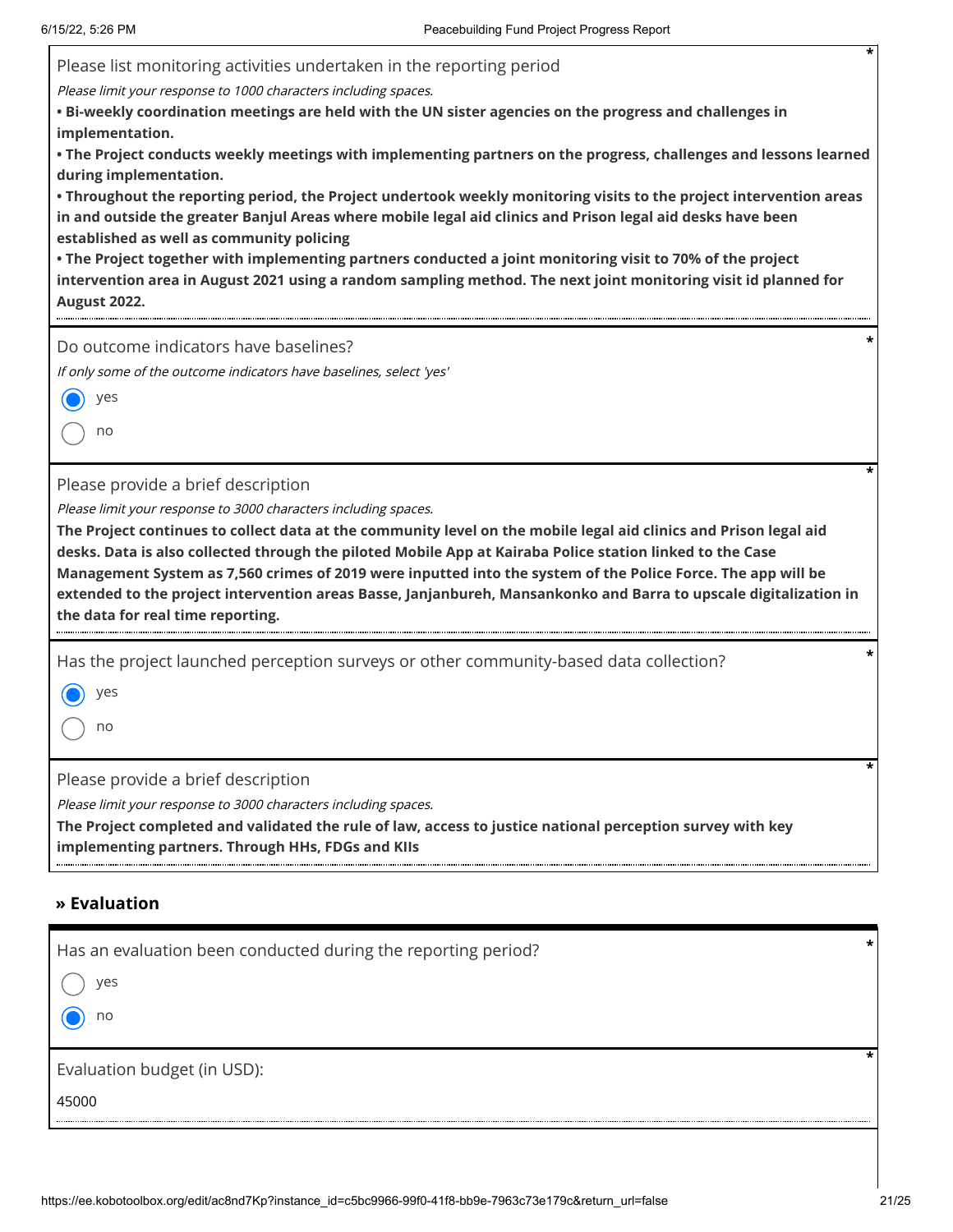If project will end in next six months, describe the evaluation preparations

Please limit your response to 3000 characters including spaces.

**• ToR advertised to commence evaluation in October for the completion of the evaluation exercise by Mid December 2022**

**• UNDP will take the lead in identifying the evaluation manager and setting up the evaluation committee for accountability and transparency during the evaluation process**

#### **» Catalytic Effect**

| Catalytic Effect (financial): Has the project led to additional funding from other sources?<br>yes<br>no<br>If yes, how many additional grants or donors has the project leveraged?<br>3         |  |
|--------------------------------------------------------------------------------------------------------------------------------------------------------------------------------------------------|--|
| Indicate name of funding agent and amount of additional non-PBF funding support that has been<br>leveraged by the project.<br>Please enter each funding agent and their contributions separately |  |
| Name of Funder<br><b>UNDP Core Fund</b>                                                                                                                                                          |  |
| Amount in USD<br>398000                                                                                                                                                                          |  |
| Indicate name of funding agent and amount of additional non-PBF funding support that has been<br>leveraged by the project.<br>Please enter each funding agent and their contributions separately |  |
| Name of Funder<br>UNDP RoL Global Focal Point COVID Response Fund                                                                                                                                |  |
| Amount in USD<br>100000                                                                                                                                                                          |  |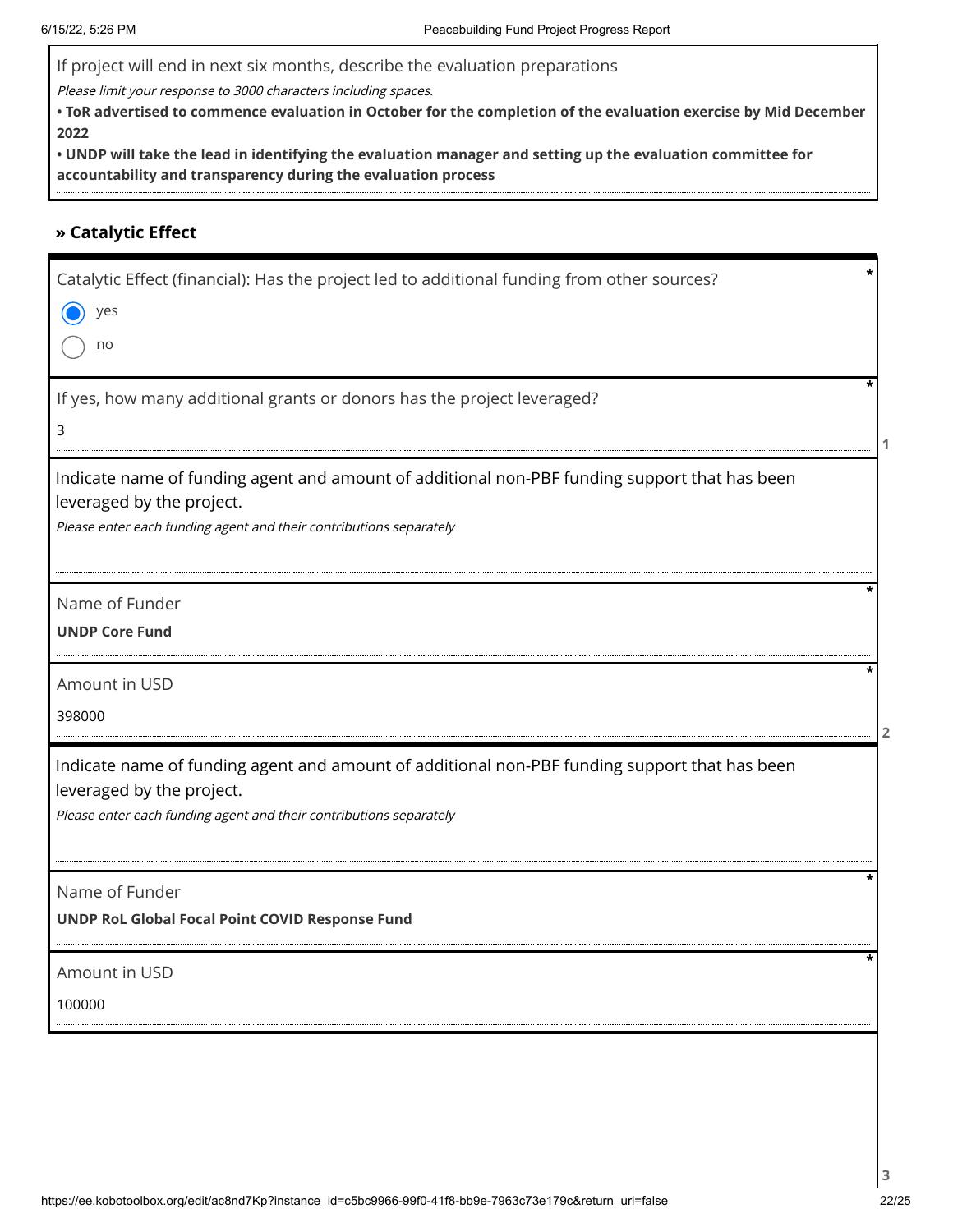| Indicate name of funding agent and amount of additional non-PBF funding support that has been<br>leveraged by the project.                                                                                                       |
|----------------------------------------------------------------------------------------------------------------------------------------------------------------------------------------------------------------------------------|
| Please enter each funding agent and their contributions separately                                                                                                                                                               |
| Name of Funder<br><b>UNICEF RR</b>                                                                                                                                                                                               |
| Amount in USD                                                                                                                                                                                                                    |
| 119353                                                                                                                                                                                                                           |
| Catalytic Effect (non-financial): Has the project enabled or created a larger or longer-term<br>peacebuilding change to occur?                                                                                                   |
| No catalytic effect                                                                                                                                                                                                              |
| Some catalytic effect                                                                                                                                                                                                            |
| Significant catalytic effect                                                                                                                                                                                                     |
| Very Significant catalytic effect                                                                                                                                                                                                |
| Don't Know                                                                                                                                                                                                                       |
| Too early to tell                                                                                                                                                                                                                |
| Please describe how the project has had a (non-financial) catalytic effect                                                                                                                                                       |
| Please limit your response to 3000 characters including spaces.                                                                                                                                                                  |
| To complement the PBF support, UNICEF, through its regular resources as well as UNDP COVID-19 fund are<br>supporting a 'Reintegration Program at Jeshwang Children's Wing and Janjanbureh prison facility for released           |
| children and convicted inmates to ensure they are reintegrated back into their communities' post-release. The<br>Private sector through the Gambia Chamber of Commerce plays a vital in supporting the prison service during the |

### **PART IV: COVID-19**

Please respond to these questions if the project underwent any monetary or non-monetary adjustments due to the COVID-19 pandemic.

**COVID-19 pandemic through it's partnership with UNDP. Refurbish two dormitories with 200 bunkbeds after construction by UNDP to quickly decongest the overcrowded remand wing, renovated the clinics and donated PPE.**

This section is optional. You can leave it blank if not relevant

Monetary adjustments:

Please indicate the total amount in USD of adjustments due to COVID-19: